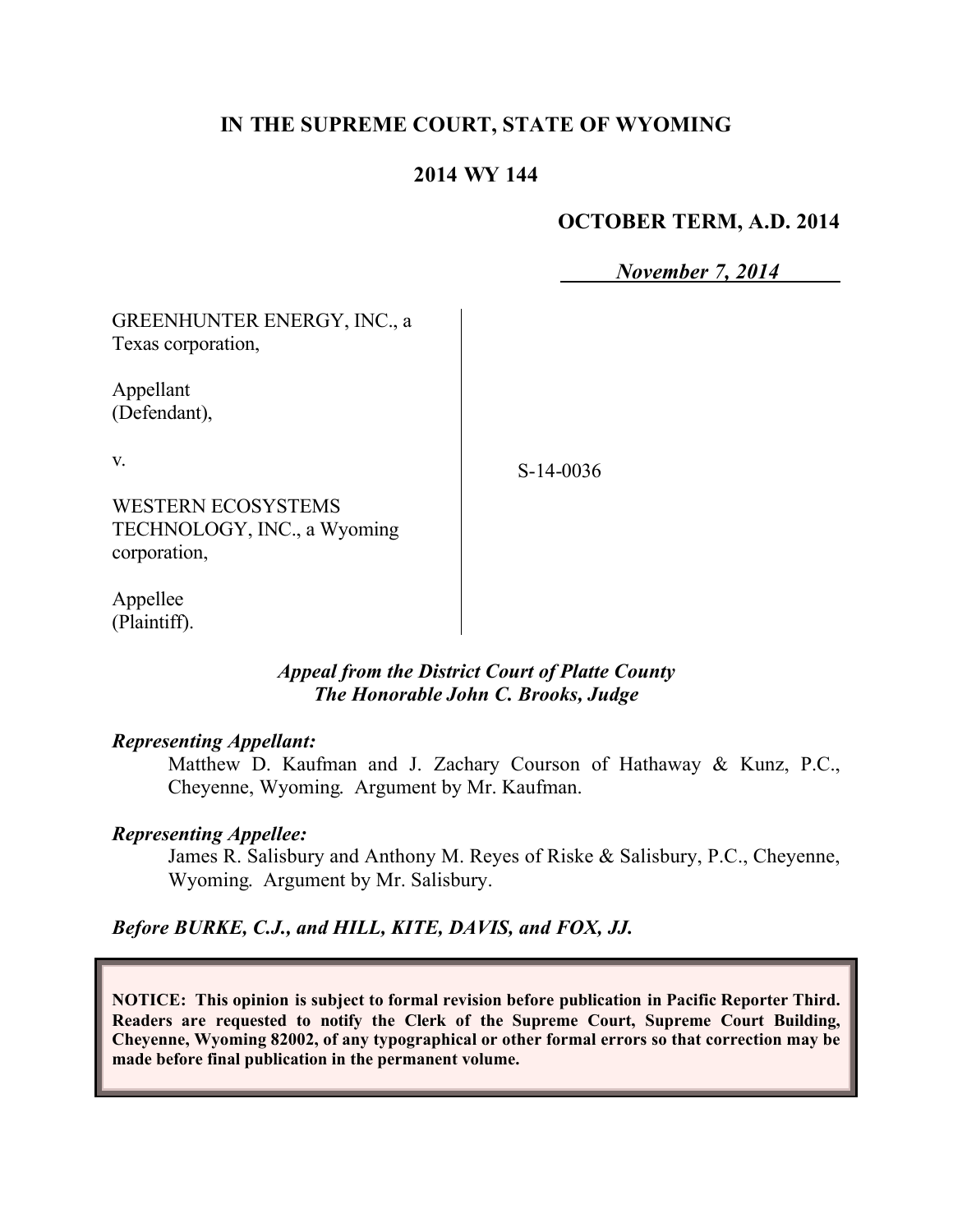## **DAVIS**, **Justice.**

[¶1] Appellant GreenHunter Energy, Inc. is the sole member of a limited liability company, GreenHunter Wind Energy, LLC (LLC). It appeals from a district court decision piercing the LLC's veil to hold it liable for the LLC's contractual obligations to Appellee Western Echosystems Technology, Inc. (Western). We conclude that under the specific circumstances of this case, the evidence supports the use of this extraordinary equitable remedy. We therefore affirm.

#### **ISSUES**

[¶2] Appellant presents the following issues, which we have rephrased somewhat:

1. Did the district court err as a matter of law by applying incorrect factors to determine whether the LLC's veil of limited liability should be pierced?

2. If the district court consulted the appropriate factors in determining whether to pierce the veil of the LLC, were its factual findings clearly erroneous and misapplied to the law?

### **FACTS**

[¶3] In 2009, Appellee Western and the  $LLC<sup>1</sup>$  entered into a contract whereby Western undertook to provide the LLC consulting services related to the potential development of a wind turbine farm in Platte County, Wyoming. While Western performed under the contract, the LLC paid nothing for Western's services. Western consequently brought a breach of contract action against the LLC and obtained a judgment in the amount of \$43,646.10. *Western Ecosystems Technology, Inc. v. Greenhunter Wind Energy, LLC*, No. 2010-131  $(8^{th}$  Dist., Wyo. 2011). The district court also granted judgment in favor of Western in the amount of \$2,161.84 for attorney's fees incurred in bringing a motion to compel discovery. The judgments cannot be satisfied because the LLC has no assets upon which Western can execute.

[¶4] After learning that it could not collect on its judgments against the LLC, Western brought this action against Appellant, the sole member of the LLC, seeking to pierce the LLC's veil and hold Appellant liable for the LLC's contractual obligations. After discovery was complete and dispositive motions were denied, the case proceeded to a bench trial. $2$ 

 $<sup>1</sup>$  The LLC was validly formed in Wyoming.</sup>

<sup>&</sup>lt;sup>2</sup> "We have held that the doctrine of piercing the corporate veil is an equitable one which is particularly within the province of the trial court;" therefore "there exists no right to a jury trial on the issue of piercing the corporate veil." *Atlas Const. Co. v. Slater*, 746 P.2d 352, 359 (Wyo. 1987) (internal quotation marks omitted).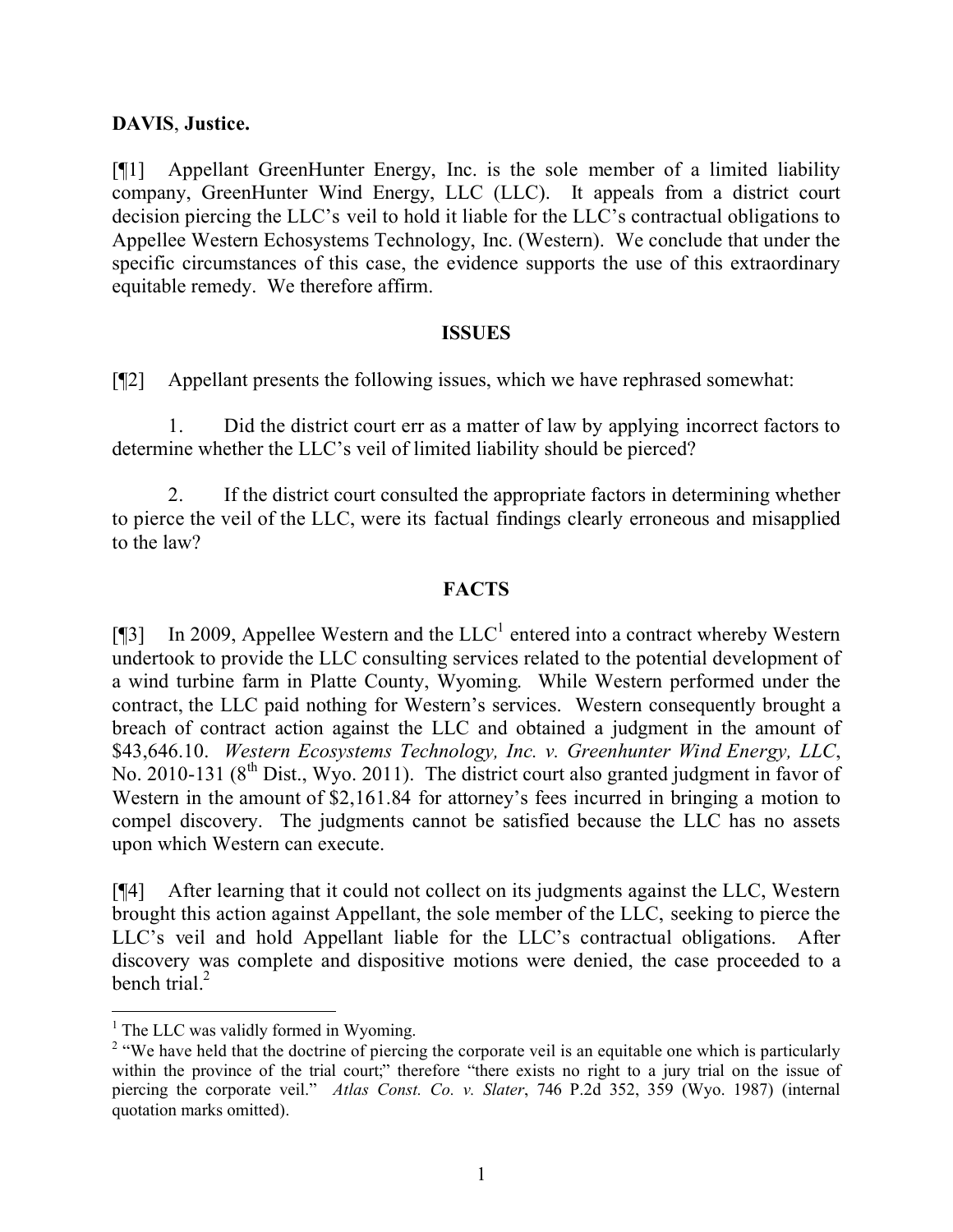[¶5] At trial, Western argued that Appellant was the LLC's alter ego and presented evidence, much of it uncontroverted, that it felt proved as much. Western was able to demonstrate that the LLC is a wholly-owned subsidiary of Appellant, the latter being the sole member and manager of the former. The LLC consistently carried an operating capital balance which was insufficient to cover its debts, and on numerous occasions its account had a balance of zero. Western showed that Appellant decided when and how much money to advance to the LLC to allow it to pay its accounts payable. Therefore Appellant, as the sole source of operating funds for the LLC, decided which of its creditors would be paid. Although Appellant advanced funds to permit the LLC to pay some creditors, it did not transfer any funds to allow the LLC to pay Western.

[¶6] Western was also able to show that the LLC did not have employees of its own, but that employees of Appellant performed services for and on behalf of the LLC, including negotiation of wind farm leases and other agreements. The LLC's chairman and general counsel held the same positions with Appellant.

[¶7] Western also established that Appellant and the LLC have the same business address. All bookkeeping and financial management of the LLC were performed by employees of Appellant, including maintenance of accounts receivable and accounts payable for the LLC. The tax returns of the LLC were consolidated with those of Appellant because the LLC had only a single member, and federal tax law permitted it to be treated as a disregarded entity. By this means, Appellant was able to deduct \$884,092.00 in expenses and claim a loss of \$61,047.00 for the LLC's activities on the Platte County wind farm project.

[¶8] For its part, Appellant presented evidence through its and the LLC's general counsel. This witness was not personally involved in many of the relevant events, and in the instances in which he was involved, he could not recall much. Appellant also provided exhibits, such as certain LLC filings with Wyoming's Secretary of State and the LLC's general ledger from 2007 through 2011. These documents tended to demonstrate that the two entities were detached, and that they maintained separate accounts.

[¶9] The district court found in favor of Western. It pierced the LLC's veil and awarded a judgment of \$45,807.94 against Appellant for the amount the LLC had not paid under its contract with Western and for the sanctions incurred during the underlying action.

[¶10] Appellant timely perfected this appeal. Additional evidence from the bench trial, as well as the district court's findings of fact and conclusions of law, will be discussed as necessary below.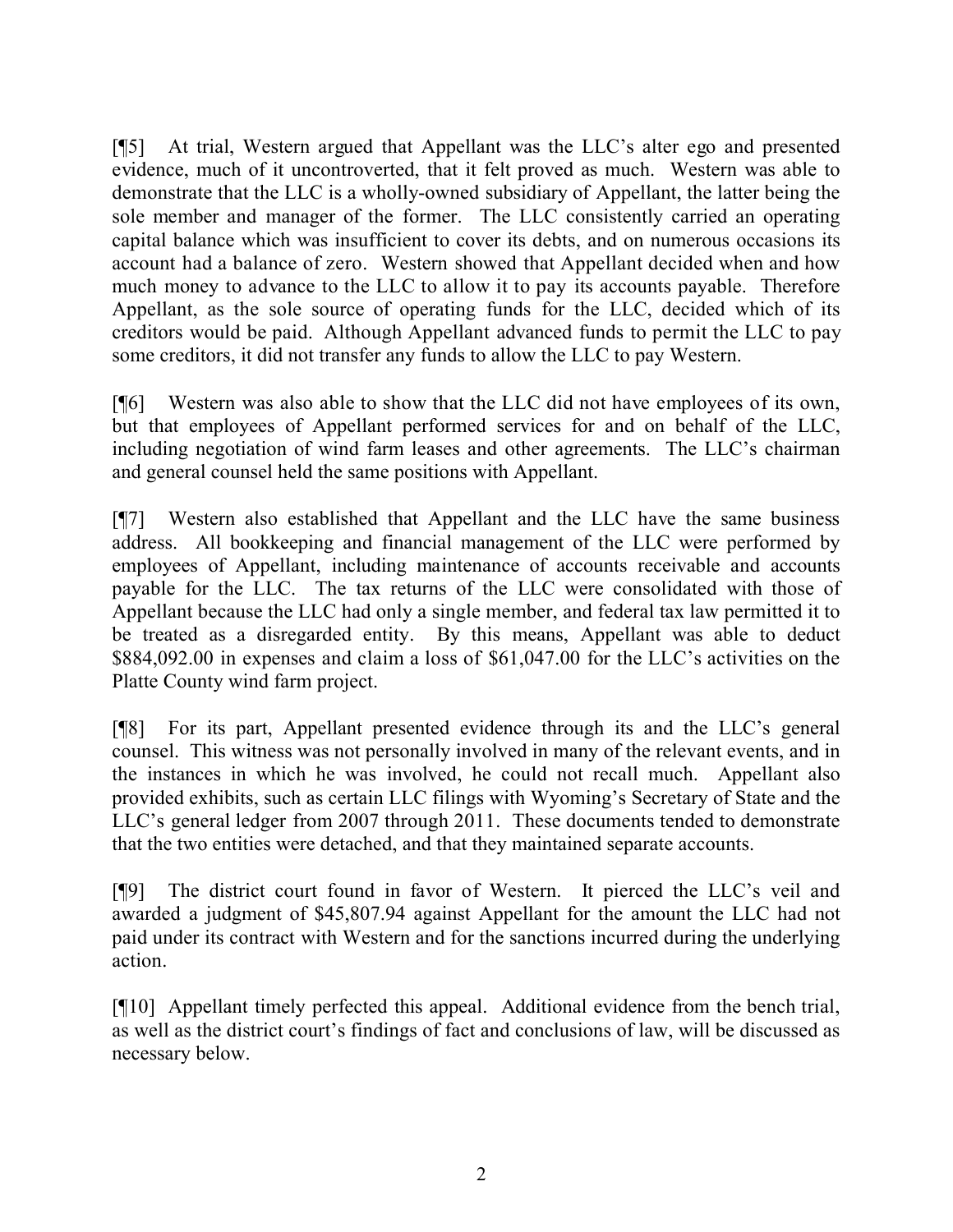#### **STANDARD OF REVIEW**

[¶11] A district court's conclusions of law are subject to *de novo* review. *Miner v. Jesse & Grace, LLC,* 2014 WY 17, ¶ 17, 317 P.3d 1124, 1131 (Wyo. 2014). We review findings of fact to determine if they are clearly erroneous when compared to the record. *Id.*; *see also Windsor Energy Grp., L.L.C. v. Noble Energy, Inc.*, 2014 WY 96, ¶ 9, 330 P.3d 285, 288 (Wyo. 2014). A finding is clearly erroneous when, although there is evidence to support it, a review of all the evidence leaves us with the definite and firm conviction that a mistake has been made. *Id.* Although findings are presumed to be correct, this Court will examine all of the properly admissible evidence in the record, and findings by the trial court are not entitled to the limited review afforded a jury verdict. *Id.* However, we defer to the district judge to evaluate the credibility of the witnesses, and we do not reweigh disputed evidence. *Id.* Findings of fact will not be set aside merely because we would have reached a different result. *Id.* Lastly, this Court assumes that the evidence supporting the prevailing party's position below is true, and it gives that party the benefit of every reasonable inference that can fairly and reasonably be drawn from it. *Id.*

#### **DISCUSSION**

#### *Factors to determine whether the LLC's veil of limited liability should be pierced*

[¶12] Certain legally recognized entities, such as corporations and limited liability companies, are separate and distinct from their owners. 3 *Kaycee Land & Livestock v. Flahive,* 2002 WY 73, ¶ 4, 46 P.3d 323, 325 (Wyo. 2002); Wyo. Stat. Ann. § 17-29-104 (LexisNexis 2013) ("A limited liability company is an entity distinct from its members."). The fundamental feature of these business entities is limited liability, although that protection does not extend to behavior resulting in injustice. *See Kaycee*, ¶¶ 4-6, 46 P.3d at 325 ("[A] corporation's legal entity will be disregarded whenever the recognition thereof in a particular case will lead to injustice."); Eric Fox, Note, *Piercing the Veil of Limited Liability Companies*, 62 Geo. Wash. L. Rev. 1143, 1145-46 (1994).

 $\overline{a}$ 

<sup>&</sup>lt;sup>3</sup> The notion that individuals may consider banding together to form a distinct entity is not a new concept, as one source explains:

The idea that people might come together to form a distinct legal entity is as old as recorded history. The Code of Hammurabi (c. 2,083 B.C.) recognized the existence of certain "societies." Drawing on Stoic teachings, the early Romans recognized the existence of collective bodies organized for religious, educational, and governmental purposes. During the Roman Empire, it was decreed that such groups could be formed only by imperial fiat, thus assuring greater governmental control.

<sup>114</sup> Am. Jur. 3d *Proof of Facts* 403, § 2 (updated 2014).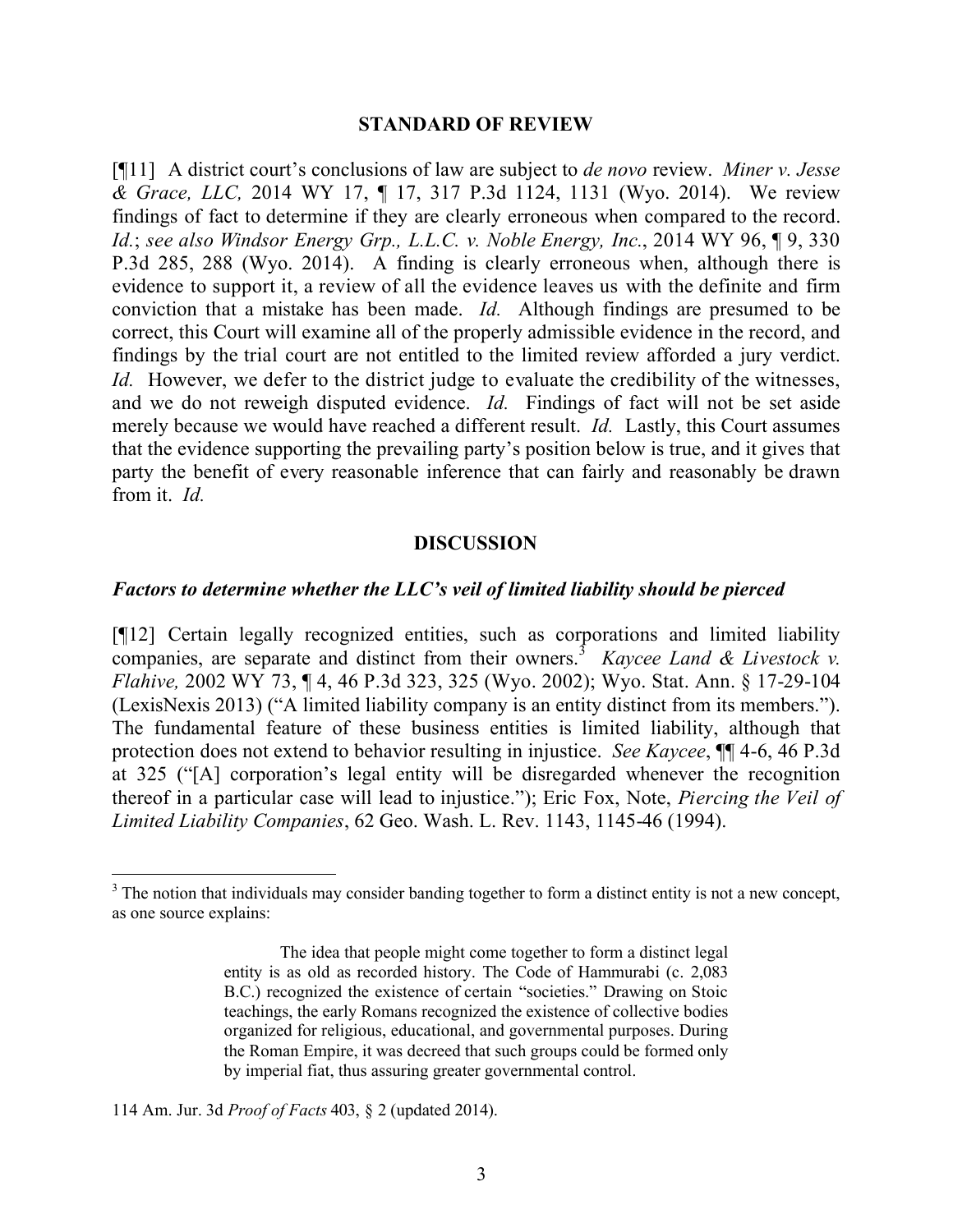[¶13] The common law therefore allowed courts to pierce the veil of limited liability and disregard the putatively separate entity under certain exceptional circumstances. *Kaycee,* ¶ 6, 46 P.3d at 326. Courts have applied or declined to apply this remedy in a manner that has often been confusing and inconsistent, as two luminaries of the legal world observed over a score of years ago: "Piercing seems to happen freakishly. Like lightning, it is rare, severe, and unprincipled." Frank H. Easterbrook & Daniel R. Fischel, *Limited Liability and the Corporation*, 52 U. Chi. L. Rev. 89 (1985) (internal quotation marks omitted).

[¶14] With the advent of different types of business entities, including limited liability companies, the circumstances under which courts may properly pierce the veil have become even more difficult to understand. However, with the benefit of time and experience, this equitable remedy must begin to be applied with greater consistency and more predictability.

[¶15] In order to determine how to approach piercing in this case involving a limited liability company, we begin by studying the development of the law governing business organizations. Early on, the corporation was conceived to assure continuity of existence and to provide a means for shareholders to invest without incurring personal liability which might threaten their private wealth for the acts of the business. *Kaycee,* ¶ 10, 46 P.3d at 327; *see also* 114 Am. Jur. 3d *Proof of Facts* 403, § 1 (updated 2014). The concept of limited liability for corporations stimulated commerce and industrial growth throughout the years, and "[t]his incentive to business investment has been called the most important legal development of the nineteenth century." *Consumer's Co-op. of Walworth Cnty. v. Olsen*, 419 N.W.2d 211, 214 (Wis. 1988) (quoting David H. Barber, *Piercing the Corporate Veil*, 17 Willamette L. Rev. 371, 371-72 (1981)).

[¶16] From the time early statutes controlling corporations were enacted, and continuing today in our own Wyoming Business Corporation Act, corporations have been required to meet many formal requirements as to their structure and governance. *See* Wyo. Comp. Stat. Ann. § 5037 *et seq*. (Mullen 1920); Wyo. Stat. Ann. § 17-16-101 *et seq*. (LexisNexis 2013). The corporation is also burdened by additional taxation because "a corporation is subject to tax on its income, and if the income is distributed to shareholders as dividends, they are also taxed on the income, resulting in double taxation." 14A William M. Fletcher et al., Fletcher Cyc. of the Law of Corp. § 6907.50 (updated 2014).

[¶17] While the limited liability provided by corporations has served an important purpose in the development of our economy, there have been instances when exacting adherence to the concept that shareholders will not be liable for corporate debt led to injustice. *See Caldwell v. Roach*, 44 Wyo. 319, 333-34, 12 P.2d 376, 380-81 (1932). As a result, courts began piercing the corporate veil. We long ago explained "[t]hat the legal entity of a corporation will be disregarded whenever the recognition thereof in a particular case will lead to injustice, has been announced so frequently that it is hardly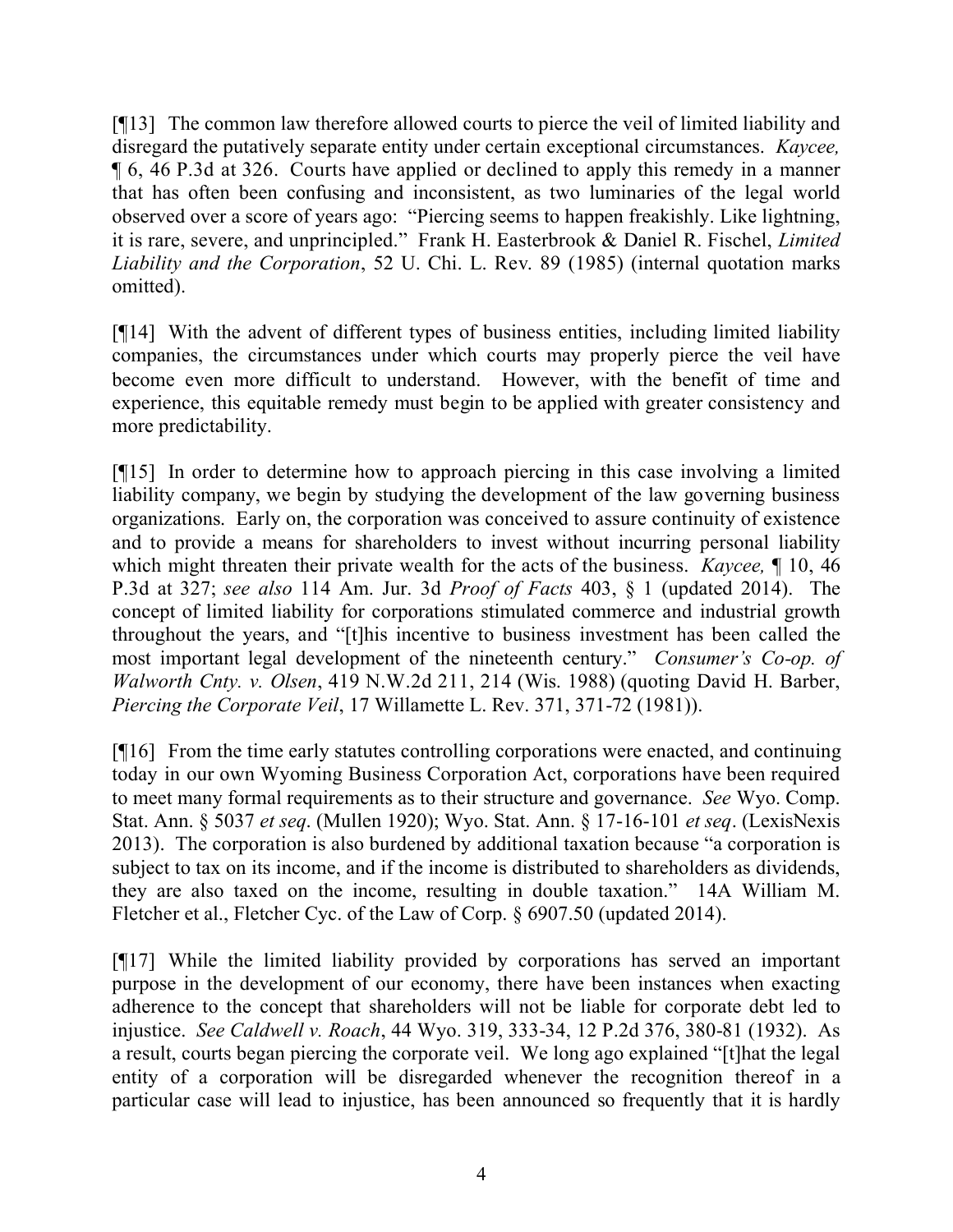necessary to cite the authorities." *Id*. As the years passed, we continued to summarize circumstances under which a corporate veil would be pierced pursuant to Wyoming law:

> Before a corporation's acts and obligations can be legally recognized as those of a particular person, and vice versa, it must be made to appear that the corporation is not only influenced and governed by that person, but that there is such a unity of interest and ownership that the individuality, or separateness, of such person and corporation has ceased, and that the facts are such that an adherence to the fiction of the separate existence of the corporation would, under the particular circumstances, sanction a fraud or promote injustice.

*Ridgerunner, LLC v. Meisinger*, 2013 WY 31, ¶ 14, 297 P.3d 110, 115 (Wyo. 2013) (quotation marks and citations omitted). Over time, we have provided a comprehensive list of factors for courts to consider when they are asked to pierce a corporation's veil. *See id*.

[¶18] Because of the formalities required of corporations, and the tax treatment of their earnings, new types of business entities were conceived. In 1977, Wyoming enacted a statute that allowed the creation of limited liability companies. *Kaycee*, ¶ 8, 46 P.3d at 326; Dale W. Cottam et al., *The 2010 Wyoming Limited Liability Company Act: A Uniform Recipe with Wyoming "Home Cooking,"* 11 Wyo. L. Rev. 49, 51 (2011). Limited liability companies provide the limited personal liability associated with corporations, but they are taxed like a partnership for federal income tax purposes and thus avoid double taxation. *See* Cottam, 11 Wyo. L. Rev. at 51 (explaining that the IRS granted limited liability companies formed pursuant to Wyoming's original act favorable partnership tax status in 1988); s*ee also Lieberman v. Wyoming.com LLC*, 2004 WY 1, ¶ 22, 82 P.3d 274, 283 (Wyo. 2004) (Lehman, J., dissenting); Curtis J. Braukmann, Comment, *Limited Liability Companies*, 39 U. Kan. L. Rev. 967 (1991).

[¶19] A limited liability company's "operation is intended to be much more flexible than a corporation's." *Kaycee*, ¶ 12, 46 P.3d at 328. The original Act, for example, required that a limited liability company be comprised of at least two members, unless the organizer elected "flexible limited liability company" status, which allowed for a single member. *See* Wyo. Stat. Ann. §§ 17-15-106 & 17-15-144(d) (2009) (repealed 2010).

[¶20] Since the Wyoming Legislature passed the original Act, we have had occasion to consider whether and when the veil of a limited liability company may be pierced or disregarded. Over a decade ago, we held that even in the absence of fraud, the veil of a limited liability company can be pierced as that of a corporation can. *Kaycee*, ¶ 1, 46 P.3d at 324. We recognized that piercing of a limited liability company veil was possible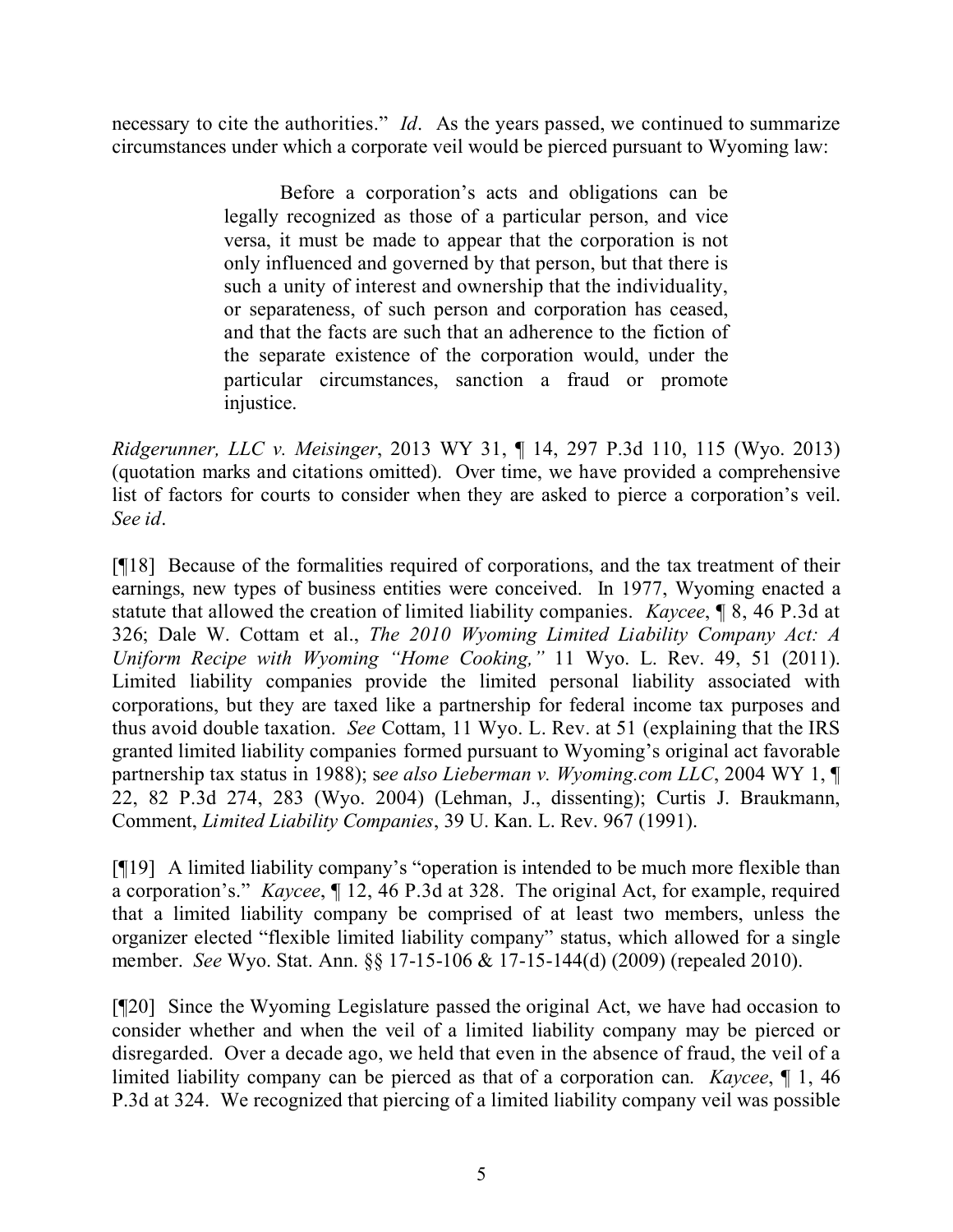under certain circumstances even though Wyo. Stat. Ann. § 17-15-113 (2005) (repealed 2010) stated that "the members of a limited liability company . . . are [not] liable under a judgment, decree or order of a court, or in any other manner, for a debt, obligation or liability of the limited liability company." *Kaycee*, ¶ 6, 46 P.3d at 326. This Court observed, however, that "[c]ertainly, the various factors which would justify piercing an LLC veil would not be identical to the corporate situation for the obvious reason that many of the organizational formalities applicable to corporations do not apply to LLCs." *Id.*, ¶ 12, 46 P.3d at 328; *see also Lieberman v. Mossbrook*, 2009 WY 65, ¶ 56, 208 P.3d 1296, 1312 (Wyo. 2009). This is so because limited liability companies are intended to be much more flexible than a corporation. *Kaycee*, ¶ 12, 46 P.3d at 328; *see also* Cottam, 11 Wyo. L. Rev. at 64 ("[T]he factors for piercing the veil of an LLC would not be identical to those used for a corporate veil piercing because the Original LLC Act intended for LLC's to be more flexible."); Harvey Gelb, *Limited Liability Policy and Veil Piercing*, 9 Wyo. L. Rev. 551, 554 (2009) (explaining that limited liability companies are permitted "to operate with a minimum of formality.").

[¶21] In *Gasstop Two, LLC v. Seatwo, LLC*, this Court further defined the rules which govern whether the veil of a limited liability company may be pierced. 2010 WY 24, ¶ 9, 225 P.3d 1072, 1077 (Wyo. 2010). Drawing upon factors utilized in the corporate context as a starting point, we refined the requirements for piercing the veil of a limited liability company, focusing on four factors: 1) fraud; 2) inadequate capitalization; 3) failure to observe company formalities; and 4) intermingling the business and finances of the company and the member to such an extent that there is no distinction between them. *Id*. *Gasstop* also held that with the exception of fraud, no single factor is sufficient or required to pierce the limited liability company's veil, and that our courts must analyze all of these factors when asked to impose liability on an limited liability company's members. *Id.*, ¶¶ 9-12, 225 P.3d at 1077-79. Applying these factors, we affirmed the district court's refusal to pierce the limited liability company's veil to make its members personally liable under the circumstances of that case. *Id.*, ¶ 1, 225 P.3d at 1074.

[¶22] Five days after our opinion in *Gasstop* was issued, the Governor of the State of Wyoming signed the 2010 Wyoming Limited Liability Company Act into law. *See* Wyo. Stat. Ann. § 17-29-101 *et seq*. (LexisNexis 2013); 2010 Wyo. Sess. Laws, ch. 94. The 2010 Act has been described as "a comprehensive update" to the law governing limited liability companies. Cottam, 11 Wyo. L. Rev. at 52; 2010 Wyo. Sess. Laws 429 (codified as amended). The 2010 Act came about because as the "sophistication and needs of businesses increased, the [original act] became quite outdated after more than three decades." Cottam, 11 Wyo. L. Rev. at 52.

[¶23] The new Act provides limited liability companies with even more flexibility. For example, it eliminated prior provisions dealing with a one-member "flexible limited liability company," and it allowed any limited liability company to simply be formed with a single member. Wyo. Stat. Ann. § 17-29-401. The single member is allowed to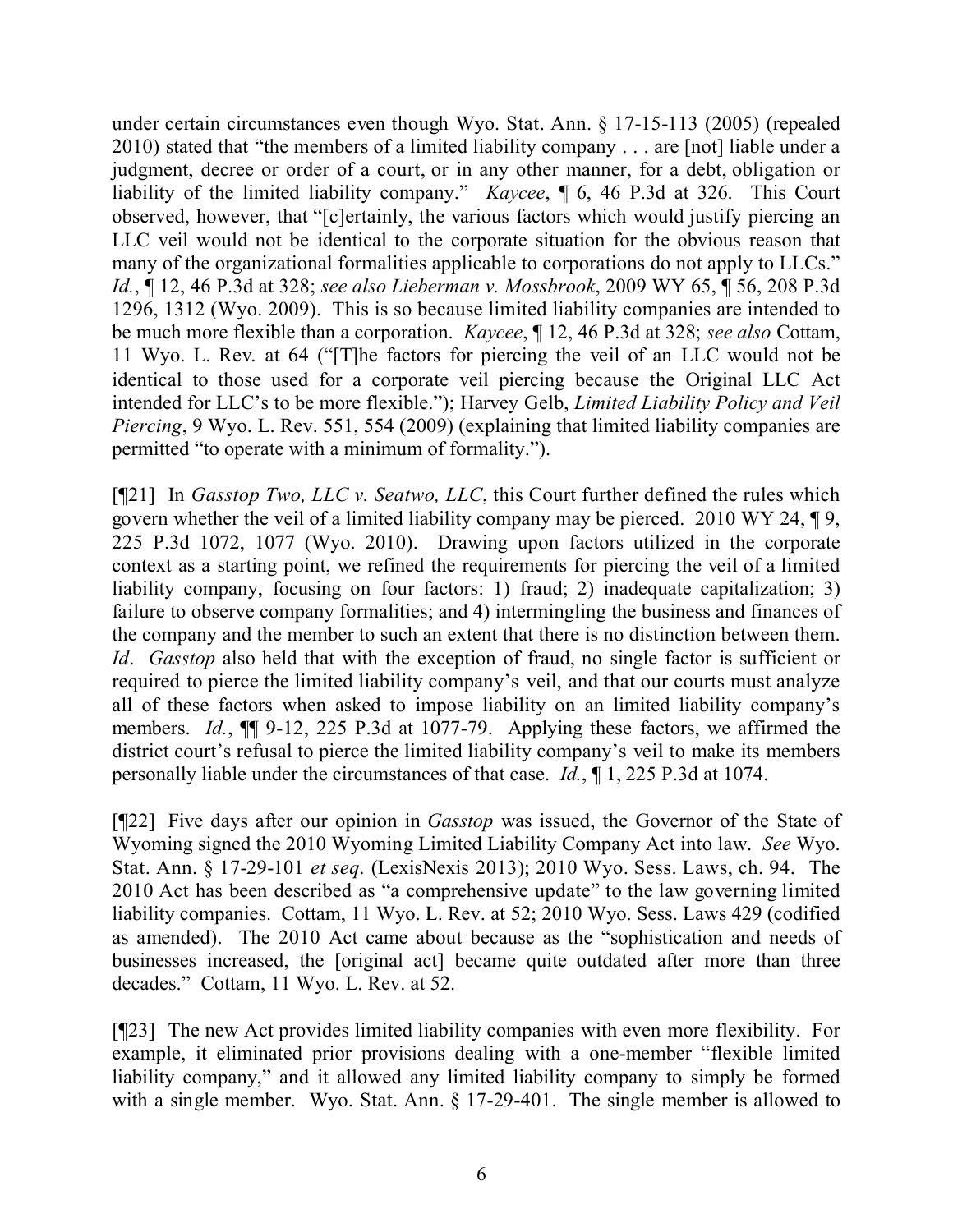manage the company by statutory design. *See* Wyo. Stat. Ann. § 17-29-102(a)(x), (xi),  $(xiii)$ ; § 17-29-407.

[ $[$ 24] The 2010 Act also repealed  $\S$  17-15-113 (2009) and recognized that the veil of limited liability companies may be pierced in certain circumstances:

> (a) The debts, obligations or other liabilities of a limited liability company, whether arising in contract, tort or otherwise:

> (i) Are solely the debts, obligations or other liabilities of the company; and

> (ii) Do not become the debts, obligations or other liabilities of a member or manager solely by reason of the member acting as a member or manager acting as a manager.

> *(b) The failure of a limited liability company to observe any particular formalities relating to the exercise of its powers or management of its activities is not a ground for imposing liability on the members or managers for the debts, obligations or other liabilities of the company.*

Wyo. Stat. Ann. § 17-29-304 (emphasis added).

[¶25] The language of § 17-29-304 is clear. *See Aland v. Mead*, 2014 WY 83, ¶ 11, 327 P.3d 752, 758-59 (Wyo. 2014) (setting forth our rules of statutory interpretation). Failure of a limited liability company to adhere to the formalities required of a corporation is not a basis for disregarding the company in an action seeking to pierce its veil. By passing the 2010 Act, the legislature determined that even greater flexibility and informality are acceptable features of a limited liability company. Additional provisions of the 2010 Act confirm that there are relatively few statutorily mandated formalities in order to allow significant freedom and flexibility in the management structure and operation of the company. *See, e.g.*, Wyo. Stat. Ann. §§ 17-29-104, 110, 401, 402 & 407.

[¶26] While the 2010 Act alters the piercing analysis set forth in *Gasstop* to some extent, the essence of the original Act has been preserved, and our holding in *Kaycee* still controls; that is, the new Act continues to allow a limited liability company's veil to be pierced under certain extraordinary circumstances. *See American Action Network, Inc. v. Cater America, LLC*, 983 F.Supp. 2d 112, 124-26 (D. D.C. 2013). We must now determine what test should be applied under the 2010 Act, and what factors may be considered in determining whether to pierce the veil of a limited liability company, which "is an entity distinct from its members." Wyo. Stat. Ann. § 17-29-104(a).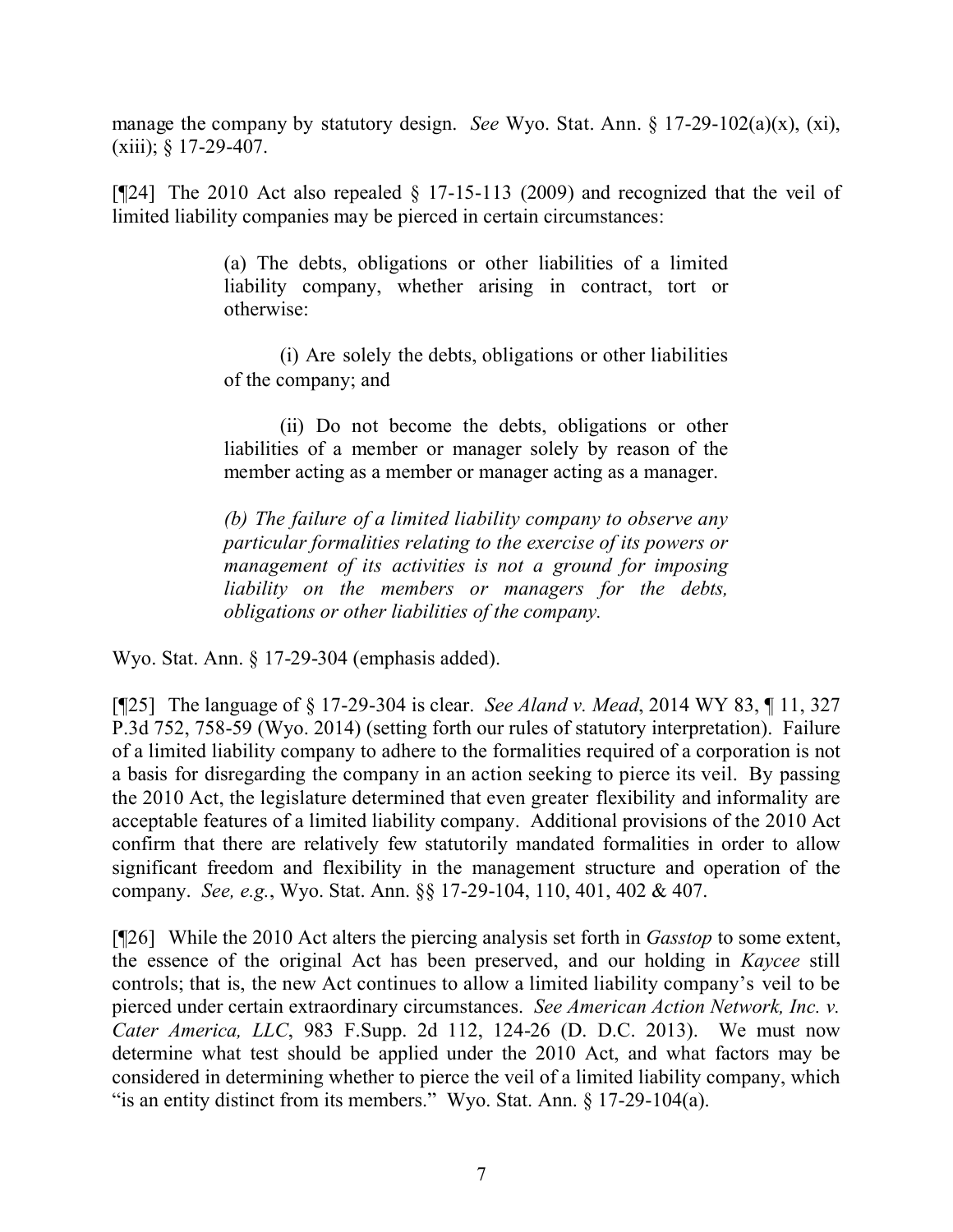[¶27] After a solicitous study of this Court's precedent, the legislative developments, and authority outside our borders, we conclude that a refinement and restatement of the test set forth in *Gasstop* is in order. The veil of a limited liability company may be pierced under exceptional circumstances when: (1) the limited liability company is not only owned, influenced and governed by its members, but the required separateness has ceased to exist due to misuse of the limited liability company; and (2) the facts are such that an adherence to the fiction of its separate existence would, under the particular circumstances, lead to injustice, fundamental unfairness, or inequity.<sup>4</sup> *See Kaycee*, ¶¶ 4- 6, 46 P.3d at 325-26; *see also Wandering Trails, LLC v. Big Bite Excavation, Inc*., 329 P.3d 368, 376 (Idaho 2014); Gelb, 9 Wyo. L. Rev. at 555-56; 114 Am. Jur. 3d *Proof of Facts* 403 (2014); Jeffrey K. Vandervoort, *Piercing the Veil of Limited Liability Companies: The Need for A Better Standard*, 3 DePaul Bus. & Com. L.J. 51 (2004).

[¶28] This test is fact-driven and flexible, and it focuses on whether the limited liability company has been operated as a separate entity as contemplated by statute, or whether the member has instead misused the entity in an inequitable manner to injure the plaintiff. "We have made clear that[] [e]ach case involving the disregard of the separate entity doctrine must be governed by the special facts of that case . . . [and] [t]he district court must complete a fact-intensive inquiry and exercise its equitable powers to determine whether piercing the veil is appropriate under the circumstances presented . . . ." *Kaycee*, ¶ 14, 46 P.3d at 328.

[¶29] In determining whether both prongs of this test have been met, courts can usually apply several factors.<sup>5</sup> The first is whether there has been fraud. *See White v. Shane Edeburn Const., LLC*, 2012 WY 118, ¶ 26, 285 P.3d 949, 957 (Wyo. 2012) (setting forth elements of fraud). We have advised, however, that in certain cases, "[a]lthough fraud in the classic sense requires an affirmative misrepresentation, this court has recognized that fraud may be perpetrated by silence as well as by affirmative representations; and when one has a duty to speak, the failure to speak may constitute fraud." *Bergh v. Mills*, 763 P.2d 214, 216 (Wyo. 1988) (dealing with a promoter who owed a duty to potential investors). We have further explained that "[e]ven in the absence of a duty to speak, if a person does speak, he must speak the truth and make a full and fair disclosure, as half the

<sup>&</sup>lt;sup>4</sup> The first element has undertones of what has been described as the alter-ego test, but we deem it necessary to explain what this element actually means in the limited liability company context. *See Berkey v. Third Avenue Ry. Co*., 155 N.E. 58, 61 (N.Y. 1926) (Justice Benjamin Cardozo explaining that veil-piercing has been "enveloped in the mists of metaphor").

<sup>&</sup>lt;sup>5</sup> Our research indicates that there is a controversy as to whether to distinguish contract and tort claims in piercing cases and whether to weigh factors differently. Gelb, 9 Wyo. L. Rev. at 565-68; Karin Schwindt, Comment, *Limited Liability Companies: Issues in Member Liability*, 44 UCLA L. Rev. 1541, 1563-65 (1997); *Axtmann v. Chillemi*, 740 N.W.2d 838, 843 (N.D. 2007). We will not address whether the factors set forth in the instant case may be approached differently in a matter involving a tort claim because that question is not presented by this case.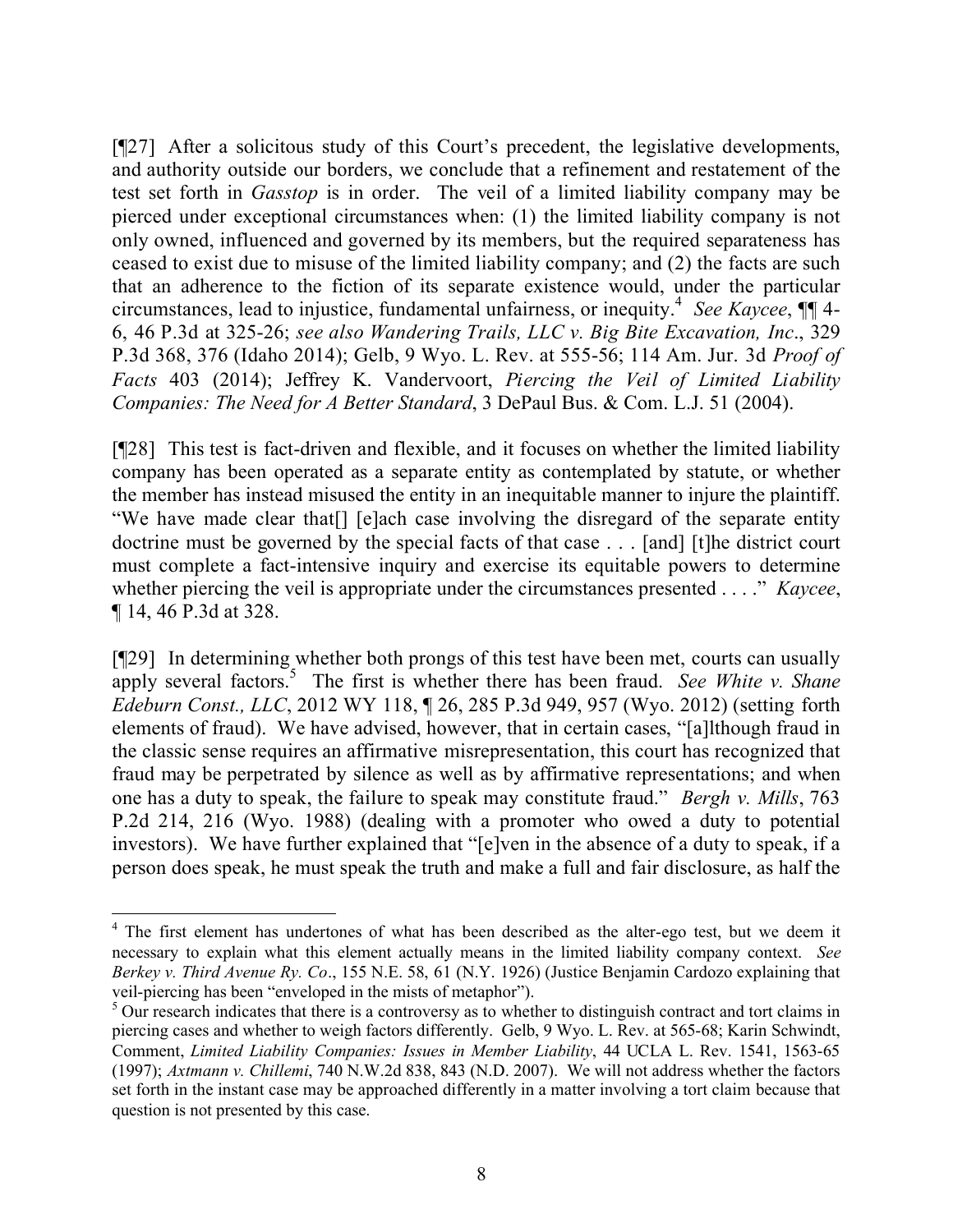truth may be a lie in effect." *Id.* (quotation marks omitted); *see also Amfac Mech. Supply Co. v. Federer*, 645 P.2d 73, 79-81 (Wyo. 1982) (finding *prima facie* case for piercing established and analyzing fraud as a factor).

[¶30] Constructive fraud may be an alternative to actual fraud in certain circumstances. It "has been defined as consisting of all acts, omissions, and concealments involving breaches of a legal or equitable duty resulting in damage to another, and exists where such conduct, although not actually fraudulent, ought to be so treated when it has the same consequence and legal effects." *Johnson v. Reiger*, 2004 WY 83, ¶ 22, 93 P.3d 992, 998 (Wyo. 2004); *see, e.g., Drilcon, Inc. v. Roil Energy Corp*., 749 P.2d 1058, 1064 (Mont. 1988) ("We hold that evidence of either actual fraud or constructive fraud may be sufficient to pierce the corporate veil in a given case."); *Spring St. Partners-IV, L.P. v. Lam*, 730 F.3d 427, 443 (5th Cir. 2013).

[¶31] Second, inadequate capitalization, if there is evidence of it, may be considered. It is important to note, however, that undercapitalization alone will not suffice to pierce the veil. *See Gasstop*, ¶ 11, 225 P.3d at 1078. Basic business practice and societal policy call for a limited liability company to be financially responsible and require that it attempt to arrange for enough capital to reasonably cover its potential liabilities at various points of its existence. *See* Vandervoort, 3 DePaul Bus. & Com. L.J. at 103-04.

[¶32] In determining whether a limited liability company is undercapitalized, courts must compare the amount of capital to the amount of business to be conducted and the obligations which must be satisfied. *Amfac Mech. Supply Co.,* 645 P.2d at 79-81. If the LLC is undercapitalized, or if its members have never attempted to make arrangements to secure sufficient capital, these facts may be evidence that the company was used to screen members from legitimate debt because it is not in reality an autonomous company capable of carrying on its own business. Undercapitalization is a relative concept, and the weight to be given to this factor is dependent on the particular circumstances of the case. Gelb, 9 Wyo. L. Rev. at 559. As one commentator has explained, "[s]ome businesses need a great deal of capital, others very little, and of course there are the inbetweens." *Id.*

[¶33] A third factor to consider is the degree to which the business and finances of the company and the member are intermingled. This factor may have numerous aspects which must be analyzed. Funds and assets should be separated and not commingled. *Gasstop*, ¶ 11, 225 P.3d at 1078. Failure to maintain an arm's-length relationship between the member and company, as by not keeping separate bank accounts and bookkeeping records, may be weighed along with other factors. *See* Schwindt, 44 UCLA L. Rev. at 1562. If the member treats limited liability company property as if it were that person's or company's personal property, a court should consider also this fact. *Id.*; Fox, 62 Geo. Wash. L. Rev. at 1173. Manipulation of assets and liabilities between the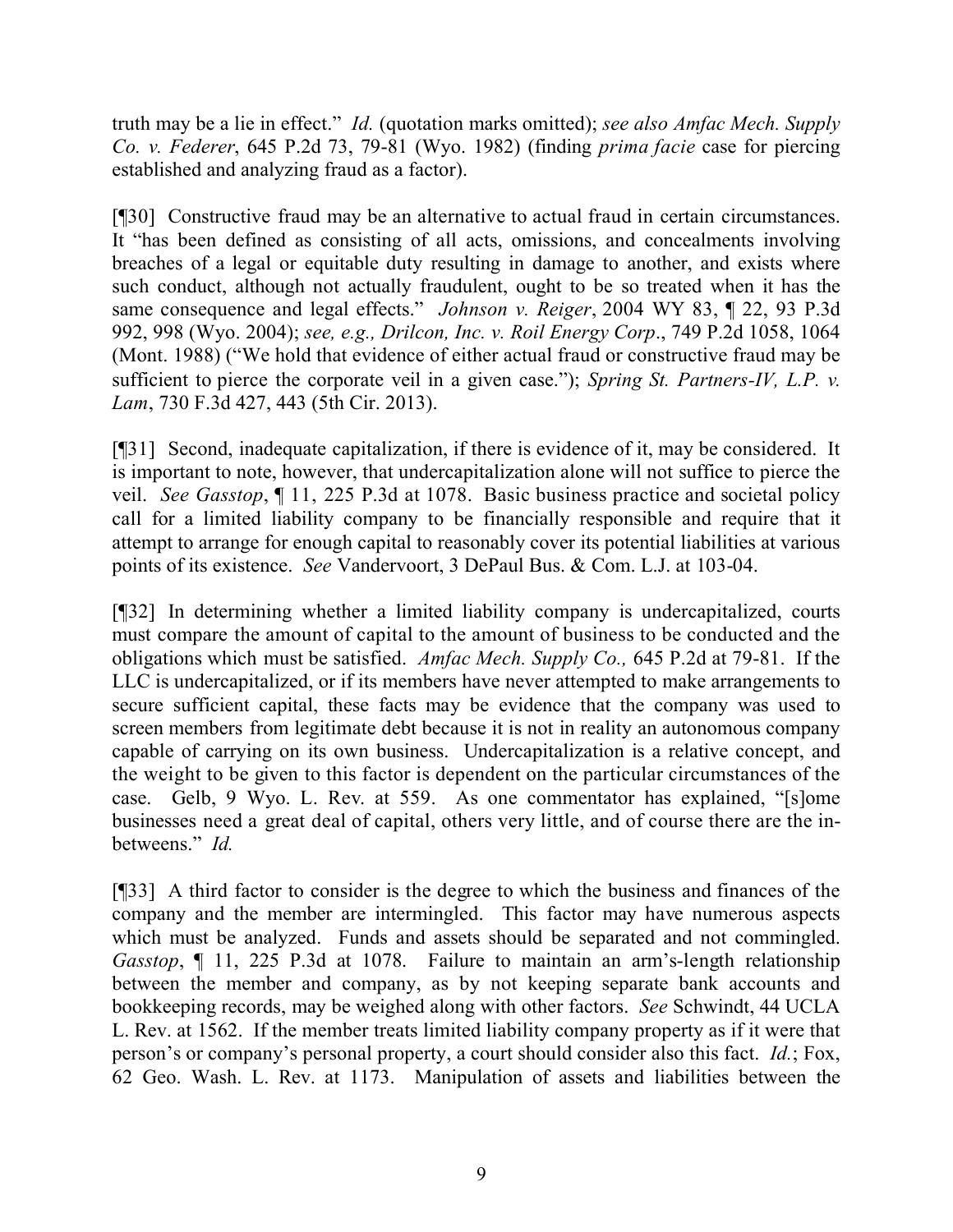member and company so as to concentrate the assets in the former and the liabilities in the latter can be suggestive of improper use of the LLC as well.

[¶34] This analysis is fact-driven, and the circumstances in a particular case may present additional factors which must be considered. No single category, except fraud, alone justifies a decision to disregard the veil of limited liability; rather, there must be some combination of them, and of course an injustice or unfairness must always be proven.

[¶35] Courts must be mindful of how limited liability companies are commonly operated in Wyoming, as they cannot ignore the realities of the marketplace. Because of the flexibility and decentralized management allowed by this innovative business entity, entrepreneurs find it attractive for small start-ups, and in many cases these legitimately do not require more than a single member with little capital. The limited liability company can be used for a variety of businesses with lawful purposes, from a member whose only assets are herded across the Wyoming prairie to one that is publicly traded and operates around the world. *See* Wyo. Stat. Ann. § 17-29-104(b). Accordingly, the test and factors considered must be attuned to the facts of a given case.

[¶36] With this direction in mind, we turn to Appellant's argument that the district court applied improper factors to pierce the LLC's veil of limited liability. Appellant asserts that the district court "erred by overlooking this Court's direct guidance on [limited liability company] piercing in *Gasstop*, and choosing instead to hand pick inappropriate factors from a laundry list provided as general guidance for corporate piercing in *Ridgerunner* . . . ."

[¶37] After having carefully examined the district court's *Judgment and Order After Trial*, we disagree with Appellant's assessment. The district court made it clear that it was well aware of § 17-29-304, and that in deciding whether to pierce the LLC's veil, it had

> not considered the "failure of a limited liability company to observe any particular formalities relating to the exercise of its powers or management of its activities," pursuant to § 17- 29-304(b). In addition, the Court has not found that  $LLC's$  [] veil should be pierced "solely by reason of Defendant acting as a member or  $\lceil \cdot \rceil$  manager" consistent with § 17-29-304(a).

Conforming its analysis accordingly, it considered (1) the LLC's undercapitalization and absence of assets, (2) the LLC's and Appellant's intermingling of finances and business, including commingling of funds and concentration of benefits in the member and liabilities in the LLC, (3) the lack of any separateness between the two, and (4) Appellant's course of conduct in engaging and contracting with Western in the name of the LLC for services when it knew that it could not or would not provide funds to pay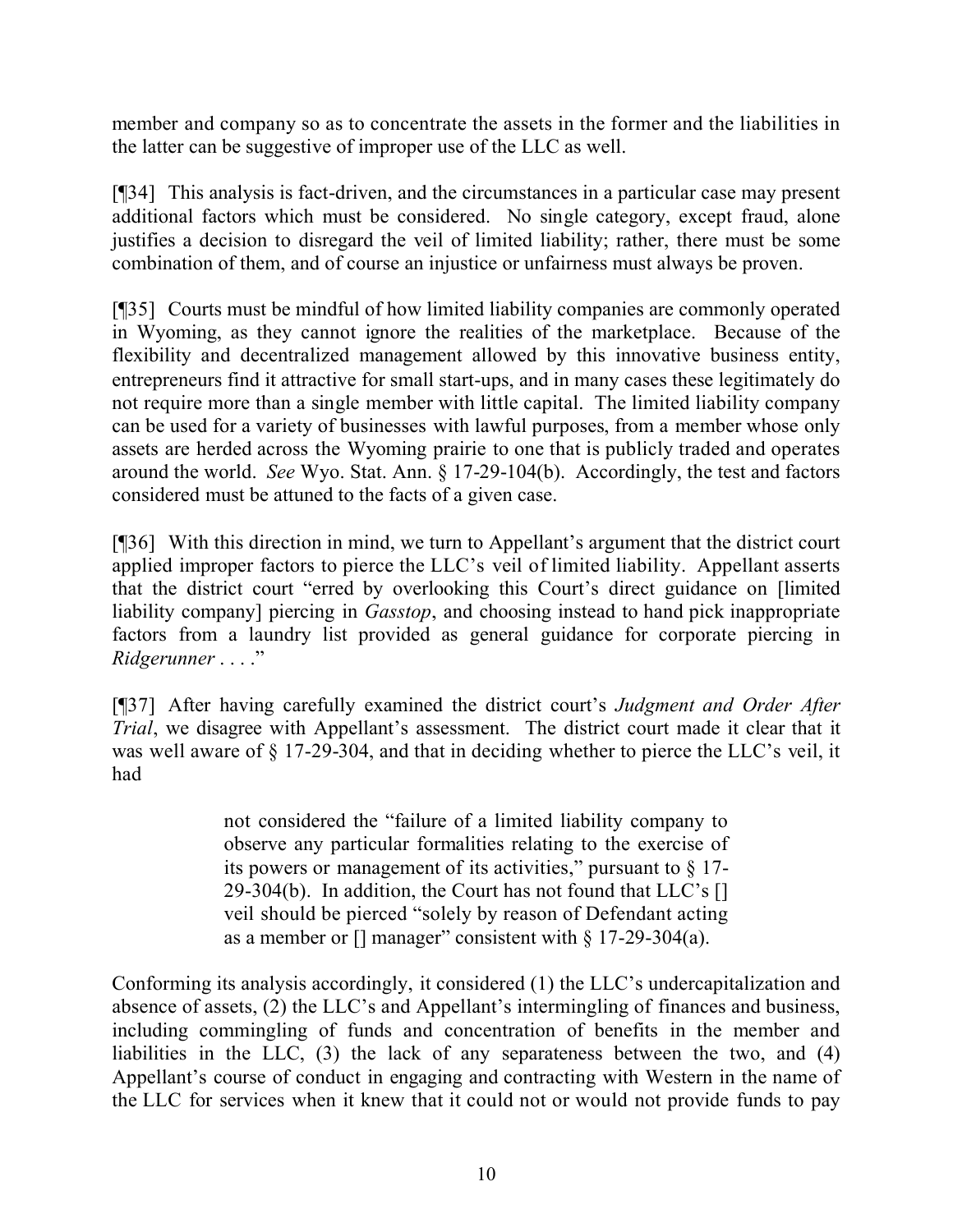Western's bills, which it found to be fraudulent and not protected by the veil of limited liability.<sup>6</sup>

[¶38] We are satisfied that the district court applied the correct law as set forth above. *See* ¶¶ 27-35, *supra*. While it cited *Ridgerunner*, which involved a corporation, it did so only to draw upon general propositions of law relating to piercing the veils of business organizations, and it conformed its analysis to *Gasstop* and the 2010 Act. Although it did not have the guidance this opinion offers, the district court considered appropriate factors and did not err as a matter of law.

# *Evidence supporting piercing the LLC's veil*

[¶39] It bears repeating that limited liability is the rule, and piercing is the rare exception to be applied only in cases involving exceptional circumstances. *See e.g.*, *Dole Food Co. v. Patrickson*, 538 U.S. 468, 475, 123 S.Ct. 1655, 1661, 155 L.Ed.2d 643 (2003) (advising that piercing "is the rare exception, applied in the case of fraud or certain other exceptional circumstances . . . and usually determined on a case-by-case basis"). This is one of those rare situations, although we must concede that it is a close call.

# *Undercapitalization*

[¶40] Appellant first complains that the weight the district court gave to undercapitalization contradicts our direction in *Gasstop*, and that its findings are not supported by the evidence. We disagree. The district court did not rely solely on undercapitalization to determine that piercing the veil was warranted. *See* ¶ 37, *supra*. Rather, undercapitalization was one of several factors it considered in the totality of the circumstances of this case, as was done in *Gasstop. See Gasstop,* ¶ 11, 225 P.3d at 1077- 78. ("[u]ndercapitalization was not the only pertinent factor to be considered in piercing" the veil of limited liability). Furthermore, the evidence supports the district court's findings that:

> In early 2009, LLC and [Western] entered into a Professional Services Contract, wherein [Western] contracted to provide consulting services to LLC relating to a wind energy project in Platte County, Wyoming . . . . On June 8, 2009 [Western] submitted Invoice # 28355 to LLC in the amount of \$5,022.85. As of June 9, 2009, LLC did not have any funds within its operating account. [Western] submitted

<sup>6</sup> Appellant asserts a "factor" that should not have been considered was its tax filings. Appellant's argument is misplaced. Our review of the district court's judgment indicates that the tax filings were considered as evidence in its analysis of the aforementioned factors. Therefore, whether it was appropriate for the district court to consider such evidence will be addressed *infra* as part of Appellant's second issue raised on appeal.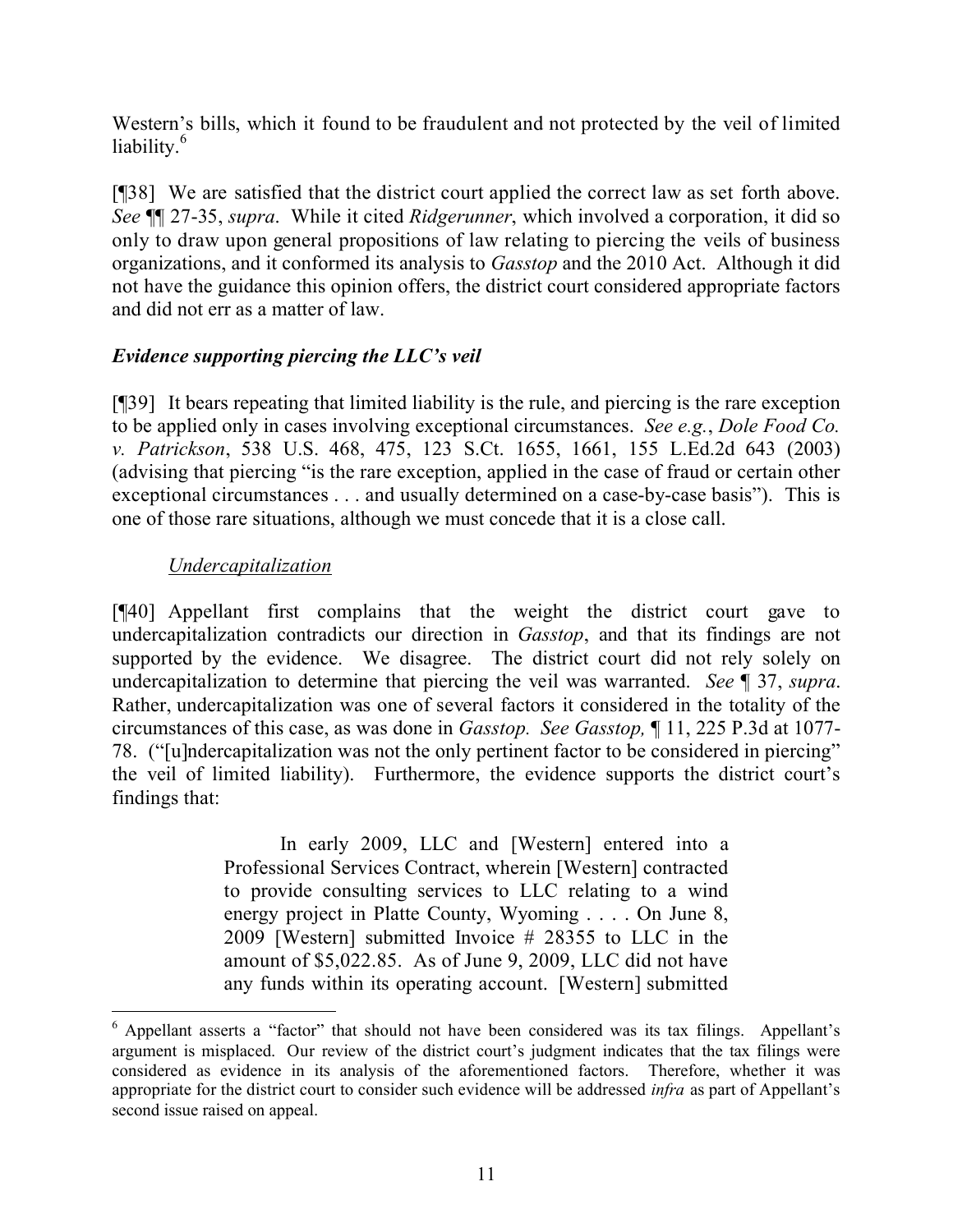subsequent invoices to LLC, which went unpaid. During the periods when these invoices were submitted to LLC, LLC often had \$0.00 balances in its operating account and received periodic money transfers from [Appellant]. [Appellant] has at all times maintained the sole discretion to decide when funds would be transferred to LLC, to decide the amount of money that would be transferred to LLC, and to decide which bills of LLC would be paid with transferred monies. When [Appellant] stopped providing money transfers to LLC, LLC became insolvent and was unable to pay creditors, including [Western].

[¶41] Our review of the record confirms the accuracy of the district court's finding that during the periods when Western's invoices were submitted to the LLC, it often had no money in its operating account, and that it received periodic money transfers from Appellant, which decided how much money would be transferred to the LLC to pay specific bills it decided to pay, and when.

- In March 2009, the LLC and Western entered into their contract. From that point on until Western submitted its first invoice in June 2009, Appellant made several capital contributions ranging from \$100.00 to \$37,000.00 in order to pay the LLC's debts. The LLC's account balance beginning in March 2009 was \$4,880.08, and it fluctuated down to zero during this timeframe.
- On June 8, 2009, Western submitted its first invoice for services rendered in the amount of \$5,022.85. On the same day, Appellant transferred \$3,474.78 from its operating account to the LLC's operating account to pay some of the LLC's accounts payable. However, the LLC did not pay any part of Western's invoice.
- As of June 9, 2009, the balance of the LLC's operating account was \$0.00. From June 19, 2009 through the end of July 2009, Appellant transferred approximately \$13,000.00 from its operating account to the LLC's operating account to cover payment of the LLC's accounts payable, but none of this money went to Western.
- On August 31, 2009, Western submitted a second invoice for services rendered in the amount of \$14,916.51. As of that date, the balance of the LLC's operating account was again \$0.00.
- On September 5, 2009, Appellant transferred \$1,080.05 from its operating account to the LLC's operating account to pay some of the LLC's accounts payable. It transferred another \$1,317.74 on September 21, 2009 to the LLC's operating account to pay the LLC's Capital One VISA credit card bill. However, as of September 20, 2009, the balance of the LLC's operating account was \$0.00, and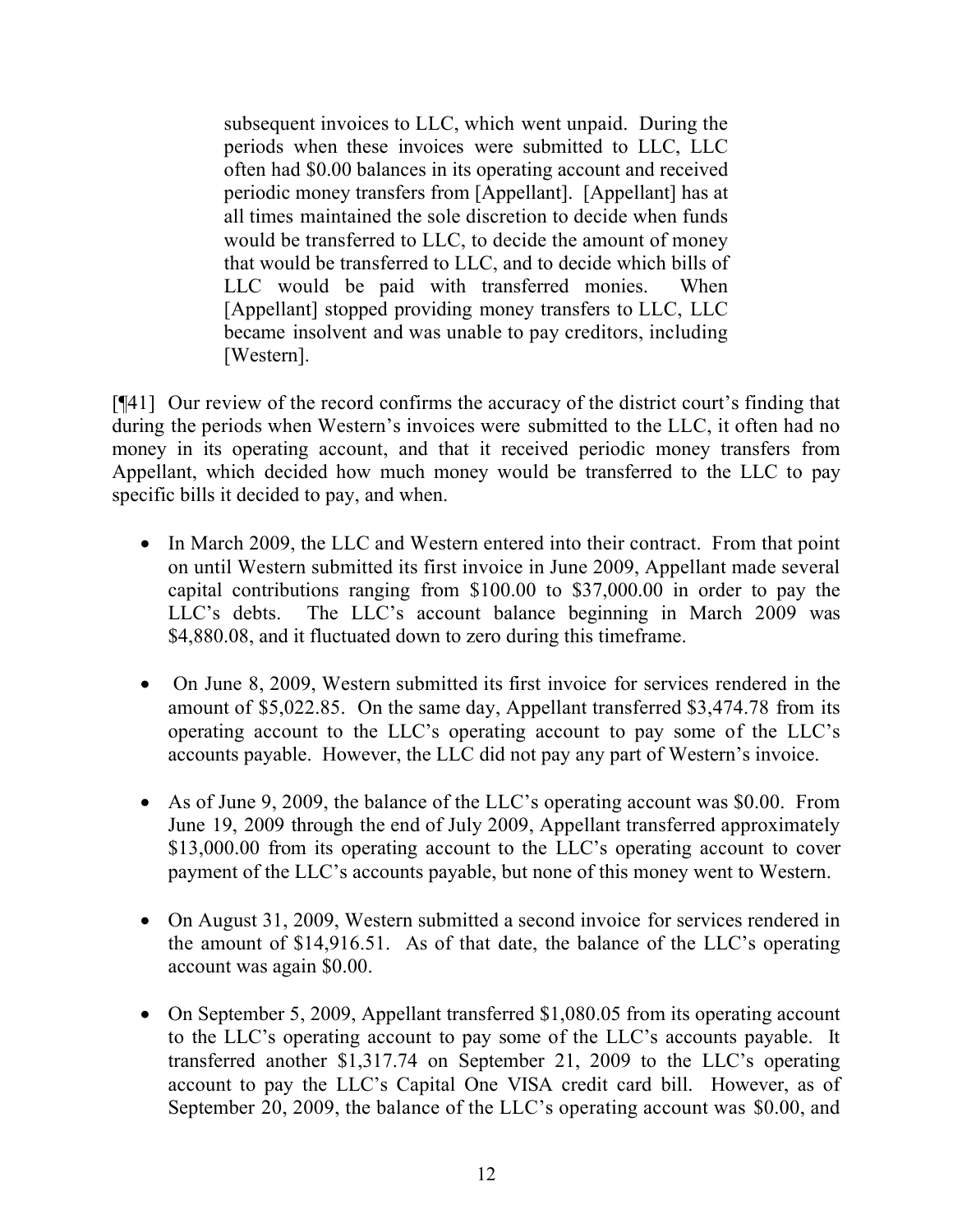none of the funds Appellant provided were used to pay any part of Western's increasing bill.

- On November 6, 2009, Western submitted a third invoice for services rendered in the amount of \$7,175.82. As of November 11, 2009, the balance of the LLC's operating account was again \$0.00. On November 23, 2009, Appellant transferred \$4,978.86 to the LLC's operating account to cover the payment of some of the LLC's accounts payable. Once again, however, LLC did not pay any part of what it owed on the three invoices submitted by Western.
- On December 17, 2009, Western submitted a fourth invoice for services rendered in the amount of \$4,395.96. On January 8, 2010, Appellant transferred funds to the LLC's operating account in the amount of \$4,172.11, none of which was used to pay for the outstanding invoices submitted by Western.
- Western submitted three more invoices on March 8, June 1, and July 1 of 2010 for additional services performed, in the respective amounts of \$1,748.11, \$4,168.80, and \$427.50. As was the case with previous invoices, the LLC never paid anything on them.

[¶42] Based upon these facts, and other evidence introduced at trial, the district court correctly concluded that Appellant "failed to adequately capitalize LLC, that LLC was undercapitalized at all times relevant to this suit, and that LLC lacks corporate assets."

[¶43] Appellant correctly points out that start-up companies, new business ventures, and early stage companies sometimes may not have initial capital or income sufficient to cover their expenses, and that they do in fact require periodic capital infusions from members to meet their financial obligations. However, in this case, the evidence supports the district court's finding that the LLC had inadequate capital due to manipulation by its member, a publicly traded corporation, and that Appellant used its position to control "the amount of money that would be transferred to LLC, and to decide which bills of LLC would be paid with transferred monies." Put another way, the LLC was continually undercapitalized by choice, not by external forces such as those found in *Gasstop*. *See Gasstop*, ¶ 11, 225 P.3d at 1077 ("At no time did the testimony purport to show that the lack of capital was a reason for the failure of the business or the inability to pay rent.").

# *Intermingling of business and finances*

[¶44] Appellant also asserts that the district court misunderstood the factor of intermingling business and finances between it and the LLC, and the court therefore misapplied the law to the evidence. It contends the district court should have focused solely on "whether or not Appellant and the LLC maintained separate accounting, bank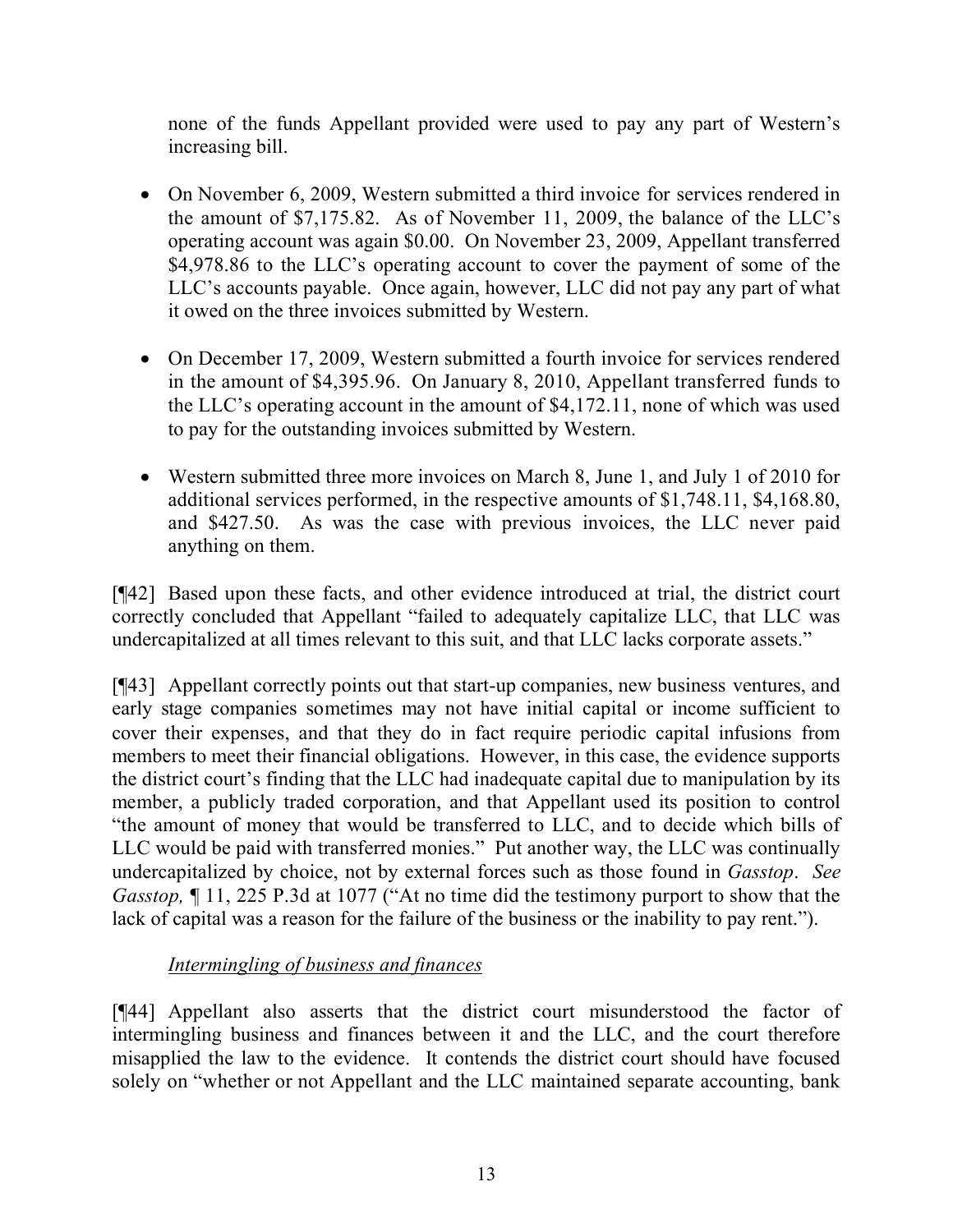accounts, accounts payable, accounts receivable, and could clearly demonstrate such distinction."

[¶45] Appellant and the LLC did maintain separate bank accounts and business records. If the analysis could end there, Appellant would have a convincing case. However, Appellant's argument ignores other facets of this factor which must be considered, as we explained above. *See* ¶ 33. In actions seeking to pierce the veil of a limited liability company, each case must be governed by its own facts. *See Miles v. CEC Homes, Inc*., 753 P.2d 1021, 1023 (Wyo. 1988). There is no rigid formula to which a court's analysis must conform; instead, each case requires a fact-intensive inquiry that must address the particular circumstances. Here, based upon the evidence presented at trial, the district court found the following with respect to intermingling:

- The overlap between the LLC's and Appellant's ownership, membership and management was considerable and to an extent such that, when considered with other factors, piercing was appropriate. Appellant and the LLC utilized Appellant's accounting department, and in fact the same accountants managed the finances of both entities. They had the same business address and creditors of the LLC mailed their invoice to Appellant's address for processing. The LLC's tax returns were consolidated with the tax returns of Appellant.
- The LLC did not have any employees who were independent of Appellant; rather, all of the LLC's functions were carried out by employees of Appellant. Employees of Appellant negotiated and entered into contracts on behalf of the LLC, and these same individuals decided which of the LLC's creditors to pay through contributions from Appellant.
- Appellant assigned its own employees to perform work of the LLC, and although Appellant "charged" the LLC for the labor performed by Appellant's personnel, Appellant directly paid its employees for that work.
- The LLC had no revenue separate from Appellant. Funds were commingled in the sense that the LLC's bills that Appellant wanted paid were settled with Appellant's funds which were "passed through" the LLC by periodic transfers. A particular bill was paid only if and when when Appellant decided to transfer funds to pay it.

 $\overline{a}$ <sup>7</sup> The district court broke down the intermingling factor in its *Judgment & Order* into several subsections: commingling of funds; identical ownership, membership and ownership; aligned business activities and purpose; and concentration of benefits in Appellant and liabilities in the LLC. However, these subsections all fall under the intermingling factor, which we address accordingly.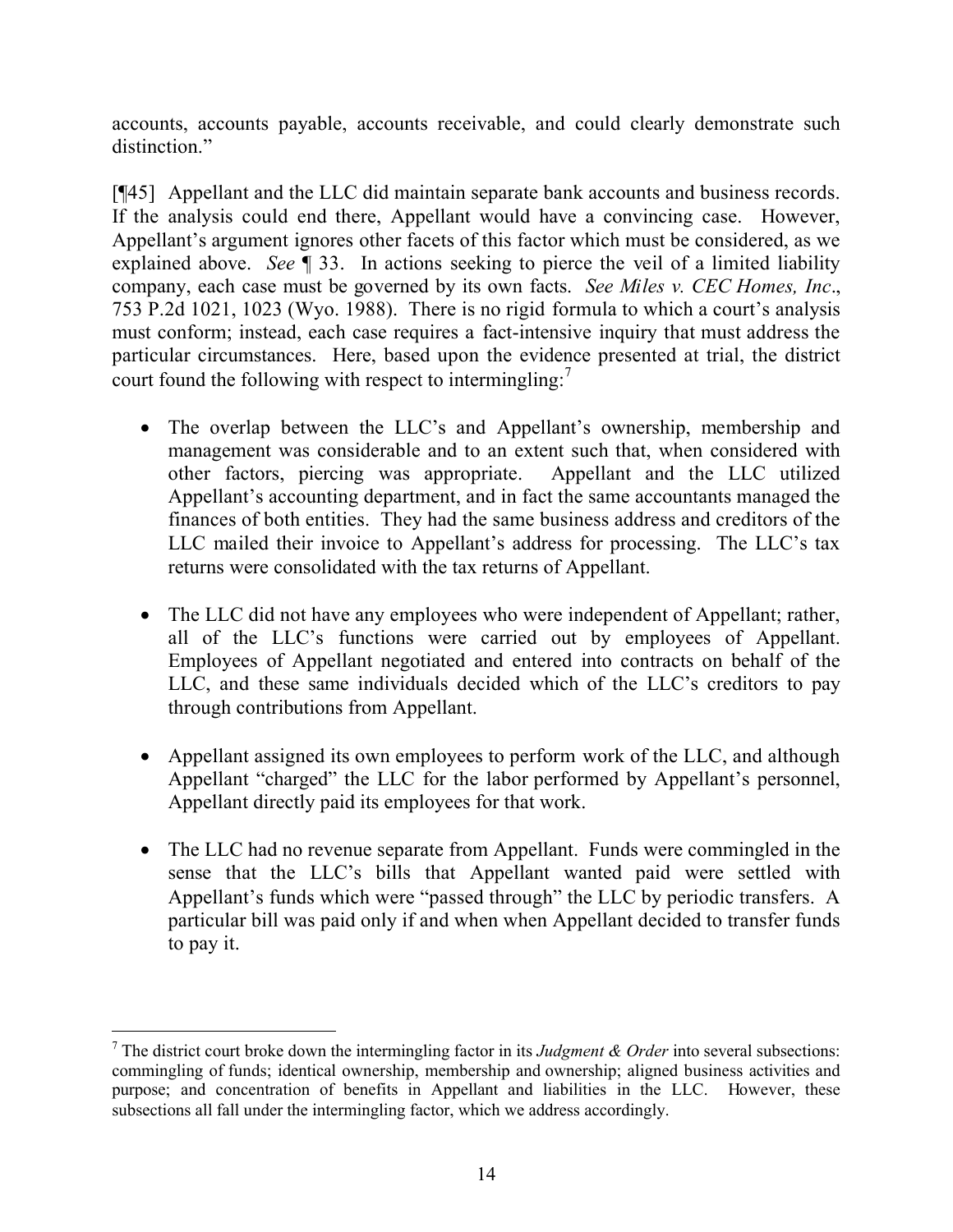- The LLC entered into an agreement with Western to procure services for the purpose of supporting and benefitting Appellant's business. Appellant claimed a deduction in the amount of \$884,092.00 attributable to the Platte County wind energy project and a loss on its corporate tax return in the amount of \$61,047.00 attributable to the same project on its 2009 tax return.
- Appellant manipulated the assets and liabilities in a manner such that Appellant improperly reaped all of the rewards and benefits of the LLC's activities, while simultaneously saddling the LLC with all of its losses and liabilities, including the unpaid bills for services rendered by Western. Appellant has enjoyed significant tax breaks attributable to the LLC's losses, without bearing any responsibility for the LLC's debt and obligations that contributed to such losses. Such a disparity in the risks and rewards resulting from this manipulation would lead to injustice.

[¶46] Based upon this, and other evidence in the record, the LLC was not only owned, influenced and governed by Appellant, but the entities had ceased to be separate due to Appellant's misuse of the LLC. Furthermore, the facts are such that adherence to the fiction of the LLC's separate existence would, under these particular circumstances, lead to an unjust and inequitable result. We conclude that the district court's findings of fact were not clearly erroneous and did not otherwise err in applying those findings to the law.

[¶47] However, Appellant makes several reasonable observations which temper these findings as they relate to a single-member limited liability company. The first involves the district court's consideration of federal tax filings. Appellant properly points out that as a single-member limited liability company, the LLC can properly be taxed as a disregarded entity. *See* 26 C.F.R. § 301.7701-3(a), (b); *see also* § 301.7701-2(a). Federal tax law allows the LLC's losses to be attributed to Appellant and a consolidated tax return filed. As one commentator explains:

> With the advent of check-the-box, the tax treatment of single-member LLCs injects a new concept of "disregarded entity." A trend, however, is not to treat the LLC as disregarded for all purposes. A single-member LLC is a "disregarded entity." The term "disregarded entity" is defined by IRC §7701 and the regulations thereunder as any single-member entity that is not a corporation. The owner of a single-member entity can be a natural person or any other entity including a corporation.

> Natural persons who own single-member LLCs [disregarded entities] do not file any federal income tax forms for the entity. The disregarded entity owner reports the profits and losses of the company on the individual's personal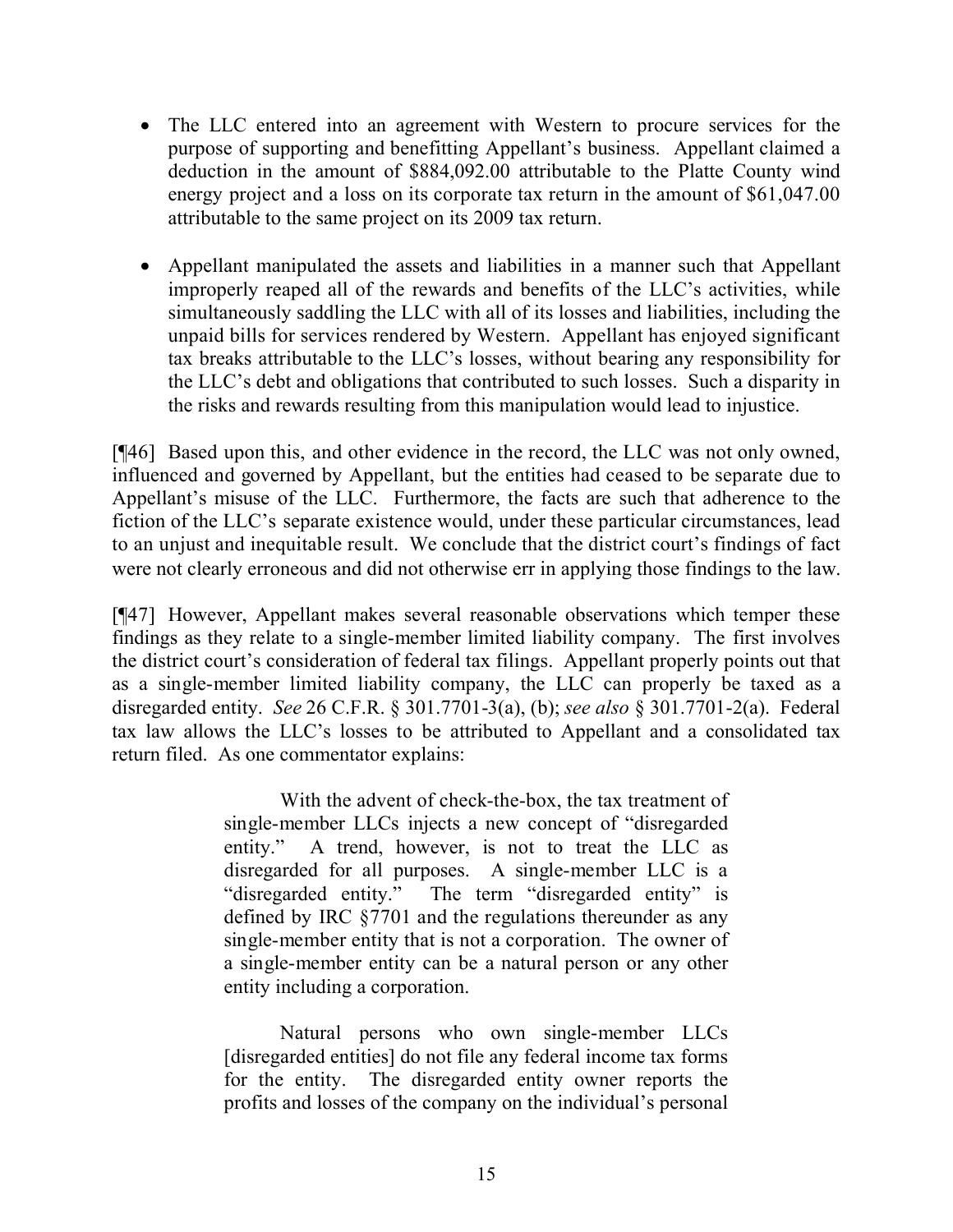Schedule C on the 1040 form. Single-member LLCs whose owners are corporations are treated as divisions of the corporate owner and the profits and losses are reflected on the corporate owner's returns. . . .

Phillip L. Jelsma & Pamela Everett Nollkamper, *The Limited Liability Company*, § 12:100 at 12-7 (3d ed., revised 2013) (alteration in original). $8$ 

[¶48] For that reason, while consideration of Appellant's consolidated tax return and the losses of the LLC reported therein may have been relevant to the district court's piercing analysis, the amount of weight given to this evidence must be balanced by the fact that this practice is permitted under our nation's tax laws. Stated differently, courts should not create a scenario in which a single-member limited liability company would be confronted with a catch 22: either follow federal tax law and risk losing limited liability, or forego advantages available under federal tax law to assure limited liability. The district court's ruling does not create that dilemma. Instead, it considered Appellant's tax filings as only one of many relevant pieces of evidence demonstrating that Appellant directed benefits from the LLC to itself, while at the same time it concentrated wind farm

An LLC is an entity created by state statute. Depending on elections made by the LLC and the number of members, the IRS will treat an LLC either as a corporation, partnership, or as part of the owner's tax return (a ["]disregarded entity"). Specifically, a domestic LLC with at least two members is classified as a partnership for federal income tax purposes unless it files Form 8832 and affirmatively elects to be treated as a corporation. And an LLC with only one member is treated as an entity disregarded as separate from its owner for income tax purposes (but as a separate entity for purposes of employment tax and certain excise taxes), unless it files Form 8832 and affirmatively elects to be treated as a corporation.

#### **Owner of Single-Member LLC**

If a single-member LLC does not elect to be treated as a corporation, the LLC is a "disregarded entity," and the LLC's activities should be reflected on its owner's federal tax return.

. . . . .<br>. . . . . .

If the single-member LLC is owned by a corporation or partnership, the LLC should be reflected on its owner's federal tax return as a division of the corporation or partnership.

IRS, *Single Member Limited Liability Companies*, available at http://www.irs.gov/Businesses/Small-Businesses-&-Self-Employed/Single-Member-Limited-Liability-Companies (last visited Nov. 2014).

 $8^8$  The IRS provides guidance on this issue as well: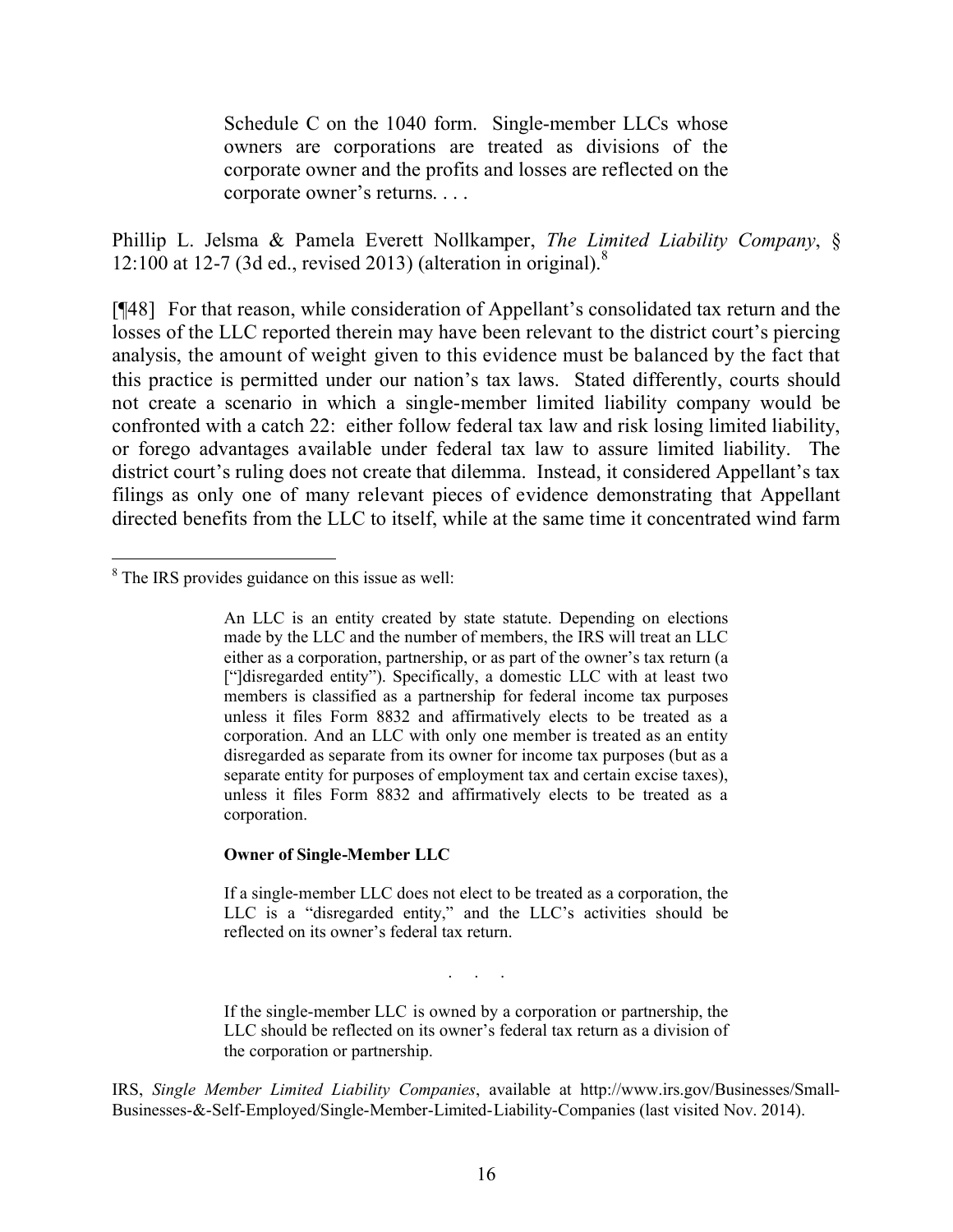project debts it decided would not to be paid in the LLC. The district court did not err in doing so.

[¶49] Appellant also raises a reasonable policy concern regarding the operational and management structure of a single-member limited liability company. A single-member company is owned and by default often managed by its sole member as expressly permitted by the 2010 Act. Wyo. Stat. Ann. §§ 17-29-407 ("[a] limited liability company is a member-managed limited liability company unless the articles of organization or the operating agreement" state otherwise). Because of the minimal requirements for creating and operating a single-member limited liability company, this form of business organization can be utilized by many different types of members, from an individual starting a business out of her home to a large corporation. Wyo. Stat. Ann. §§ 17-29- 102(xi-xiii), 104, & 401. The flexibility allowed in the operation of such an entity does not conflict with the use of a home address as the business's address in some cases. Nor is it inconceivable that the sole member may manage the company's finances as well as its own or be responsible for entering into agreements on the company's behalf. Indeed, that will likely be the case when the sole member manages the company. While the district court noted that the LLC's address was the same as Appellant's and that all finances and negotiations were handled by the latter, under the circumstances of this case, it did not assign inappropriate weight to this evidence in its overall analysis.

[¶50] Finally, Appellant argues that Western should have protected itself by requiring Appellant to guarantee the LLC's obligation or require a retainer. As a matter of policy, Appellant posits, Western "was doing work at its own risk" by not taking "any commercially reasonable and available method to protect itself." While it may be true, as Appellant suggests, that it is commonplace for lenders to seek personal guarantees from limited liability companies, other contract creditors that are not in such an advantageous position to insist on such guarantees or other protections should not be left holding the bag due to a member's misuse of the limited liability company. As one authority explains:

> [I]n the vast universe of contract piercing cases, there are probably relatively few where it would be practical or sensible for contract creditors to obtain personal guarantees or other contract protections. Those contract creditors who are in a position to do so, like banks, may obtain personal guarantees and/or security from privately held businesses as a matter of course. But the vast majority of contract creditors or potential contract creditors, such as wage earners, consumers, trade creditors and small suppliers, have probably been in no position competitively or economically to insist on guarantees or other protections or to incur the expenses of investigating whether they should be seeking such protections. These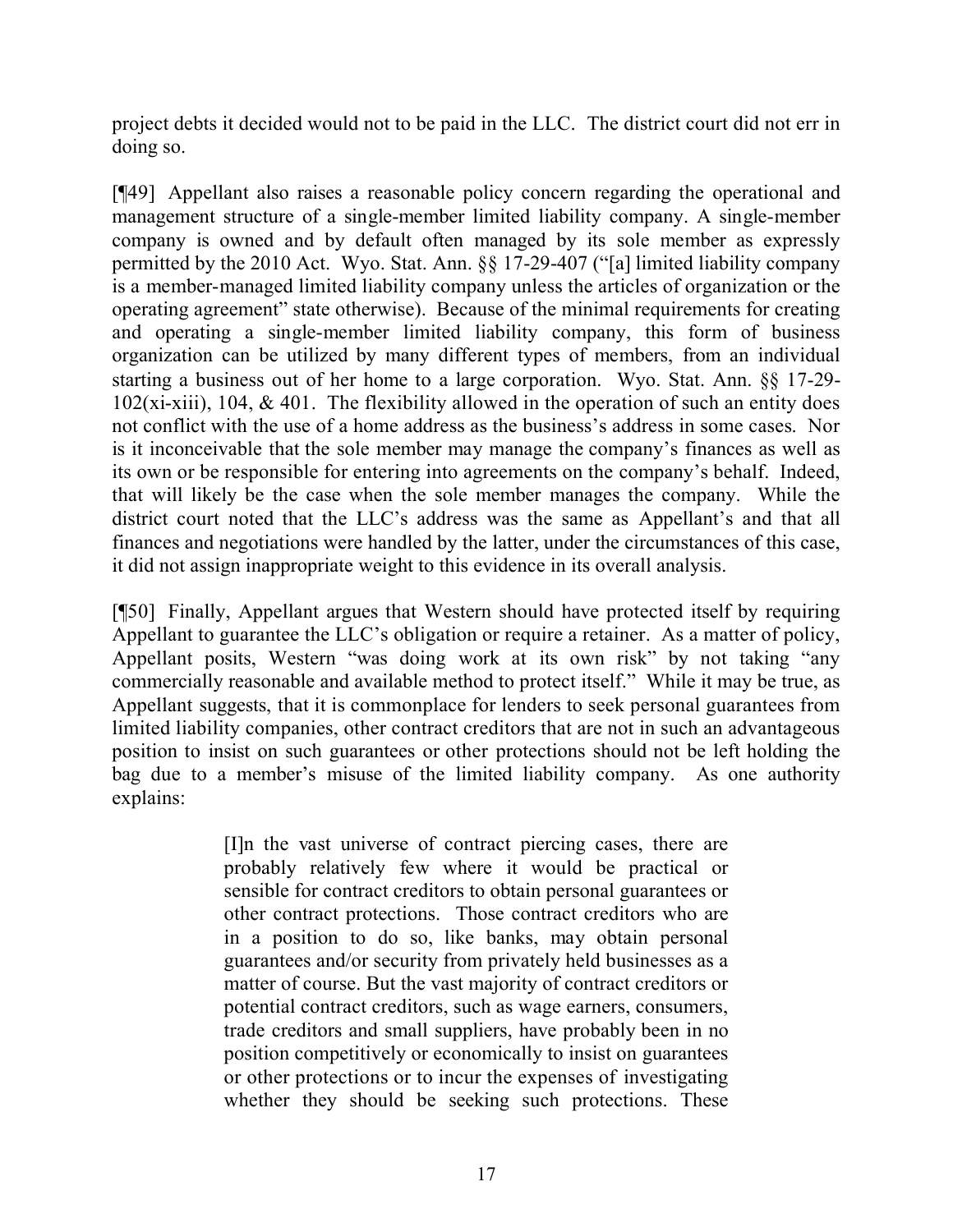contract creditors should not lose the opportunity to pierce corporate veils or be disadvantaged in their efforts to do so simply because they are classified as contract creditors.

Gelb, 9 Wyo. L. Rev. at 566.

[¶51] It makes good business sense for a contract creditor to try to obtain a guarantee from the member or retainer from the limited liability company itself. But we are mindful of the reality of the marketplace that many businesses are not in a position competitively or economically—to insist on guarantees. For that reason, we decline Appellant's invitation to find piercing inappropriate in this case because Western did not protect itself from Appellant's misuse of the LLC by attempting to obtain a guarantee or other form of security. To do so would invite abuse of entities, as is the case here.

*Fraud*

[¶52] We have made it clear that a showing of fraud or an intent to defraud is not necessary to disregard the legal fiction of a separate entity. *Kaycee*, ¶ 14, 46 P.3d at 328. Our analysis could therefore stop here. However, the district court also found that Appellant's "course of conduct, which was executed in the name of the LLC, wherein it engaged and contracted with [Western] for valuable services knowing that it could not or would not pay [Western's] bill when received, constitutes a fraud that should not enjoy protection" behind the veil of limited liability. It reasoned that the instant case was "a far cry from cases such as that in *Gasstop*, where a claim of fraud was found to be inappropriate where the evidence showed that the [limited liability company] was not intentionally made insolvent to serve as a 'judgment-proof shell' that allowed the owner to avoid liabilities, but rather became insolvent due to an unforeseen and undesired economic recession."

[¶53] While not a prerequisite for piercing a limited liability company's veil, fraud can be a powerful reason to do so. *Amfac Mech. Supply Co*., 645 P.2d at 79. "It is in the public interest to disregard the legal fiction of a separate entity, whether that be a corporation or LLC, when those benefiting from that fiction commit fraudulent conduct." Vandervoort, 3 DePaul Bus. & Com. L.J. at 74.

[¶54] Appellant argues, *inter alia*, that Western failed to present any evidence of fraud, or the intention by Appellant to commit any fraud, and the district court erred by inferring fraud from the facts of the case. We agree with Appellant on this point.

[¶55] The elements of fraud have been clearly set forth by this Court, and we have explained that the facts supporting those elements must be alleged clearly and distinctly, and proven by clear and convincing evidence.